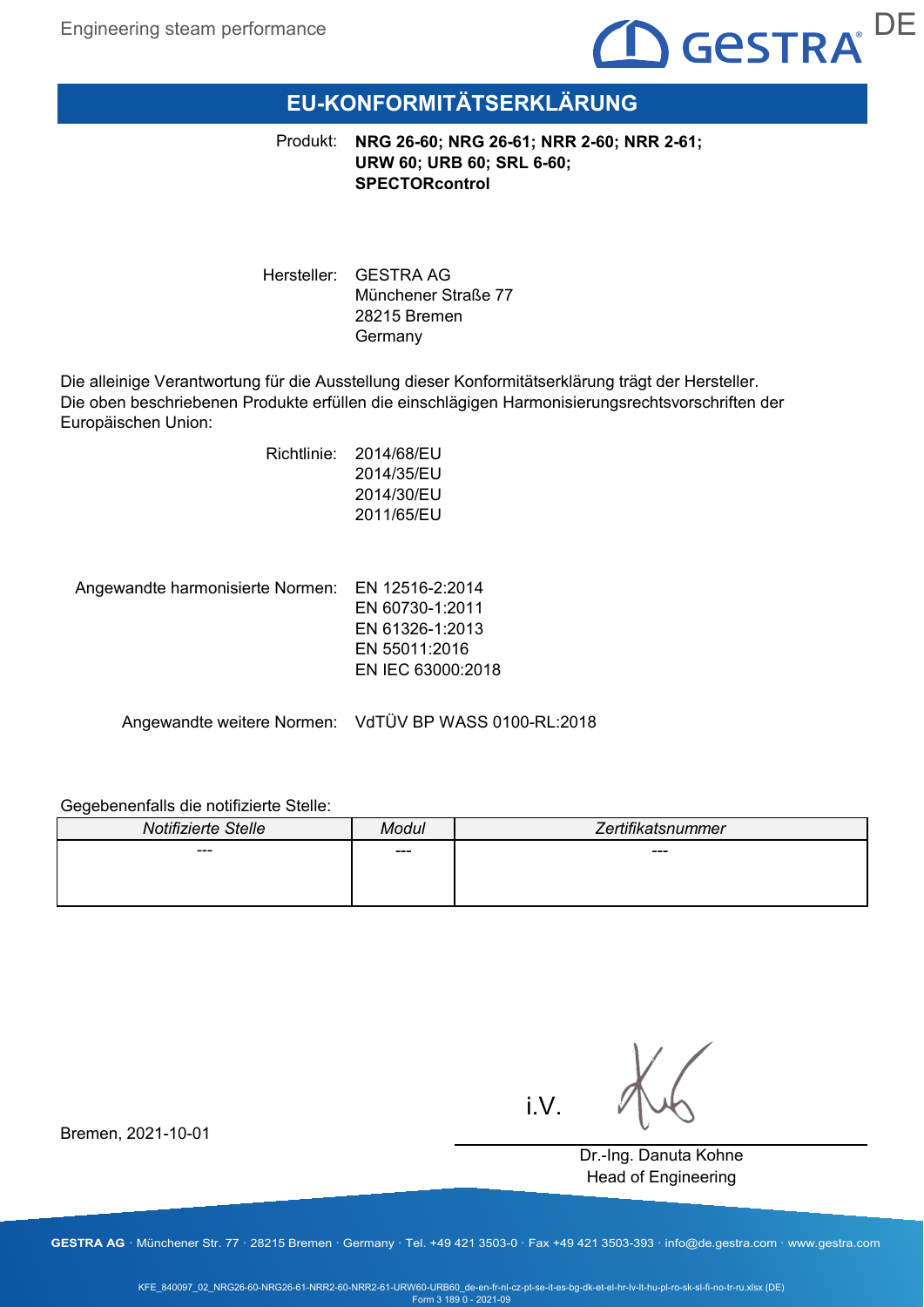

# **EU DECLARATION OF CONFORMITY**

**NRG 26-60; NRG 26-61; NRR 2-60; NRR 2-61;** Product: **URW 60; URB 60; SRL 6-60; SPECTORcontrol**

Manufacturer: GESTRA AG Münchener Straße 77 28215 Bremen Germany

This declaration of conformity is issued under the sole responsibility of the manufacturer. The products of the declaration described above are in conformity with the relevant Union harmonisation legislation:

| Directive: | 2014/68/EU |
|------------|------------|
|            | 2014/35/EU |
|            | 2014/30/EU |
|            | 2011/65/EU |
|            |            |

Applied harmonized standards: EN 12516-2:2014 EN 60730-1:2011 EN 61326-1:2013 EN 55011:2016 EN IEC 63000:2018

Applied other standards: VdTÜV BP WASS 0100-RL:2018

Where applicable, the notified body:

| <b>Notified Body</b> | dule | Certificate No. |
|----------------------|------|-----------------|
| ---                  | ---  | ---             |
|                      |      |                 |
|                      |      |                 |

Bremen, 2021-10-01

(original signature see page 1)

Dr.-Ing. Danuta Kohne Head of Engineering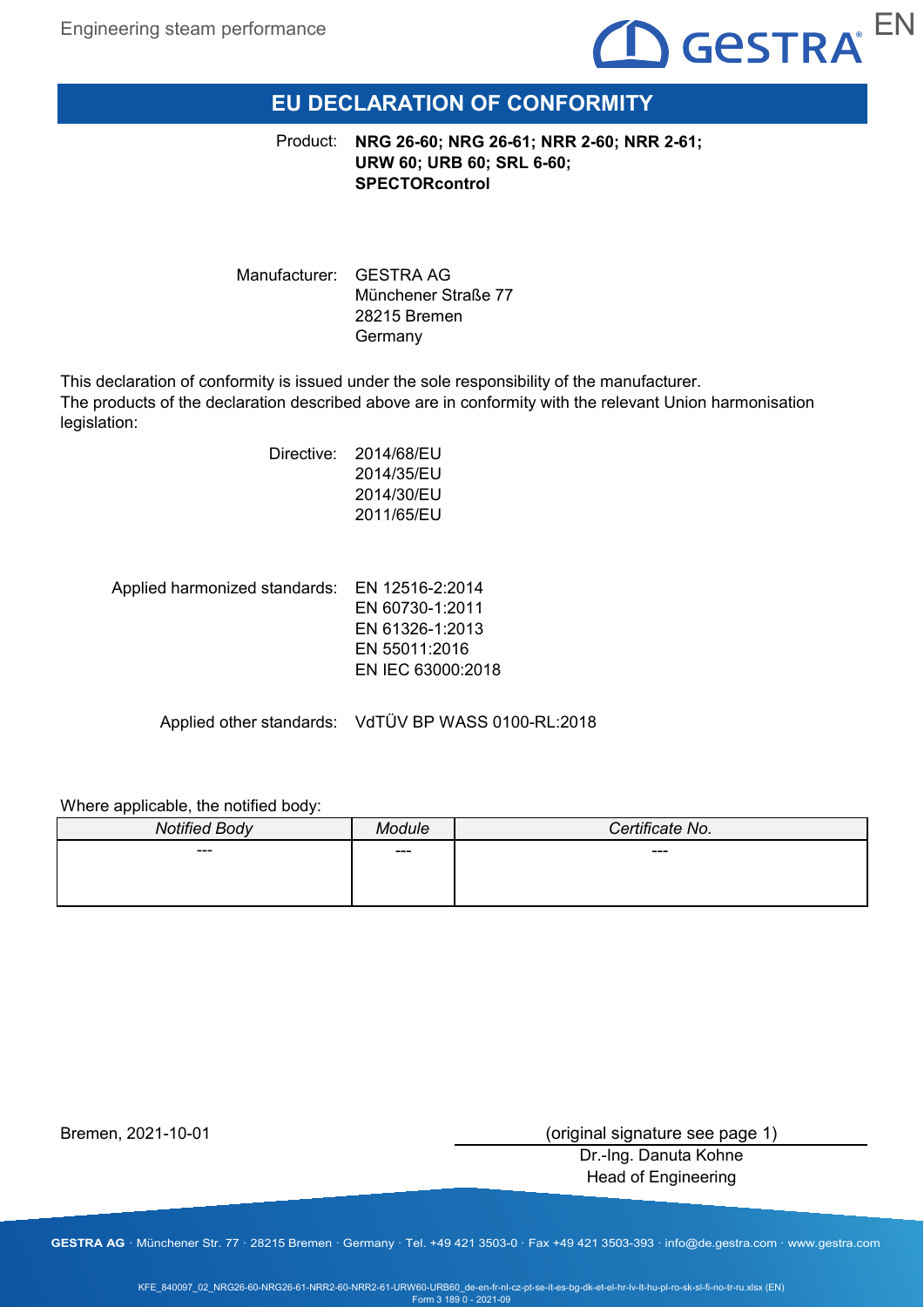

### **ЕС декларация за съответствие**

**NRG 26-60; NRG 26-61; NRR 2-60; NRR 2-61; URW 60; URB 60; SRL 6-60; SPECTORcontrol** Продукт:

Производител: GESTRA AG Münchener Straße 77 28215 Bremen Germany

Производителят носи единствената отговорност за издаването на тази декларация за съответствие. Горепосочените продукти отговарят на съответните предписания за хармонизиране на Европейския съюз:

> Директива: 2014/68/EU 2014/35/EU 2014/30/EU 2011/65/EU

| Приложени хармонизирани | EN 12516-2:2014            |
|-------------------------|----------------------------|
|                         | стандарти: EN 60730-1:2011 |
|                         | EN 61326-1:2013            |
|                         | EN 55011:2016              |
|                         | EN IEC 63000:2018          |
|                         |                            |

Други приложени стандарти: VdTÜV BP WASS 0100-RL:2018

#### Ако е приложимо, нотифицираният орган:

| Нотифициран орган | Модуп | Номер на сертификат |
|-------------------|-------|---------------------|
| ---               | ---   | $---$               |
|                   |       |                     |
|                   |       |                     |

Bremen, 2021-10-01

(Оригинален подпис виж страница 1)

Dr.-Ing. Danuta Kohne Head of Engineering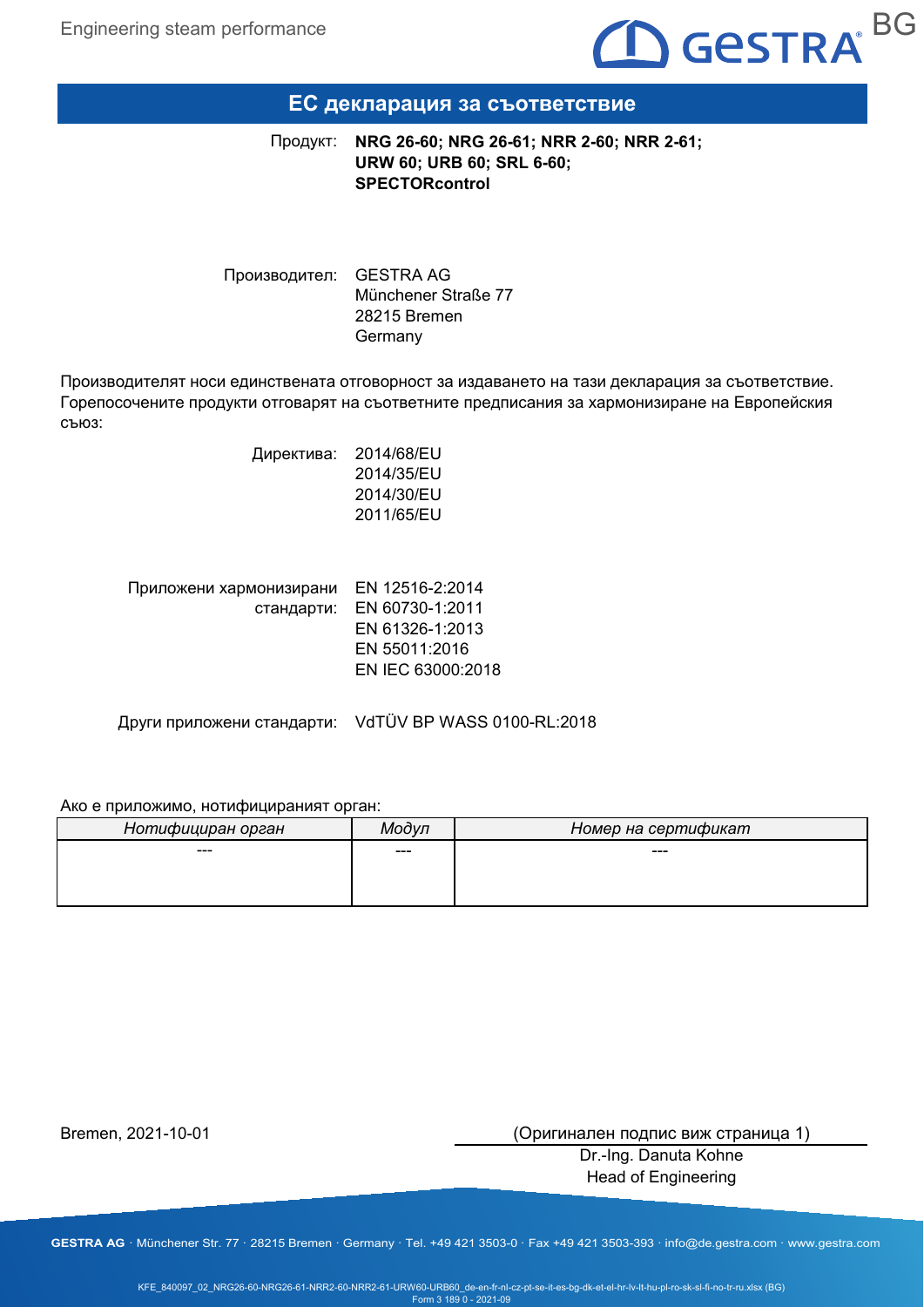

# **Declaración de conformidad de la UE**

**NRG 26-60; NRG 26-61; NRR 2-60; NRR 2-61; URW 60; URB 60; SRL 6-60; SPECTORcontrol** Producto:

Fabricante: GESTRA AG Münchener Straße 77 28215 Bremen Germany

El fabricante asume toda la responsabilidad por la expedición de esta declaración de conformidad. Los productos descritos arriba cumplen la legislación pertinente sobre armonización de la Comunidad Europea:

| Directiva: | 2014/68/EU |
|------------|------------|
|            | 2014/35/EU |
|            | 2014/30/EU |
|            | 2011/65/EU |
|            |            |

Normas armonizadas aplicadas: EN 12516-2:2014

EN 60730-1:2011 EN 61326-1:2013 EN 55011:2016 EN IEC 63000:2018

Otras normas aplicadas: VdTÜV BP WASS 0100-RL:2018

#### Dado el caso, el organismo notificado:

| Organismo notificado | Módulo | N.º de certificado |
|----------------------|--------|--------------------|
| ---                  | ---    | $---$              |
|                      |        |                    |
|                      |        |                    |

Bremen, 2021-10-01

(Firma original, véase la página 1)

Dr.-Ing. Danuta Kohne Head of Engineering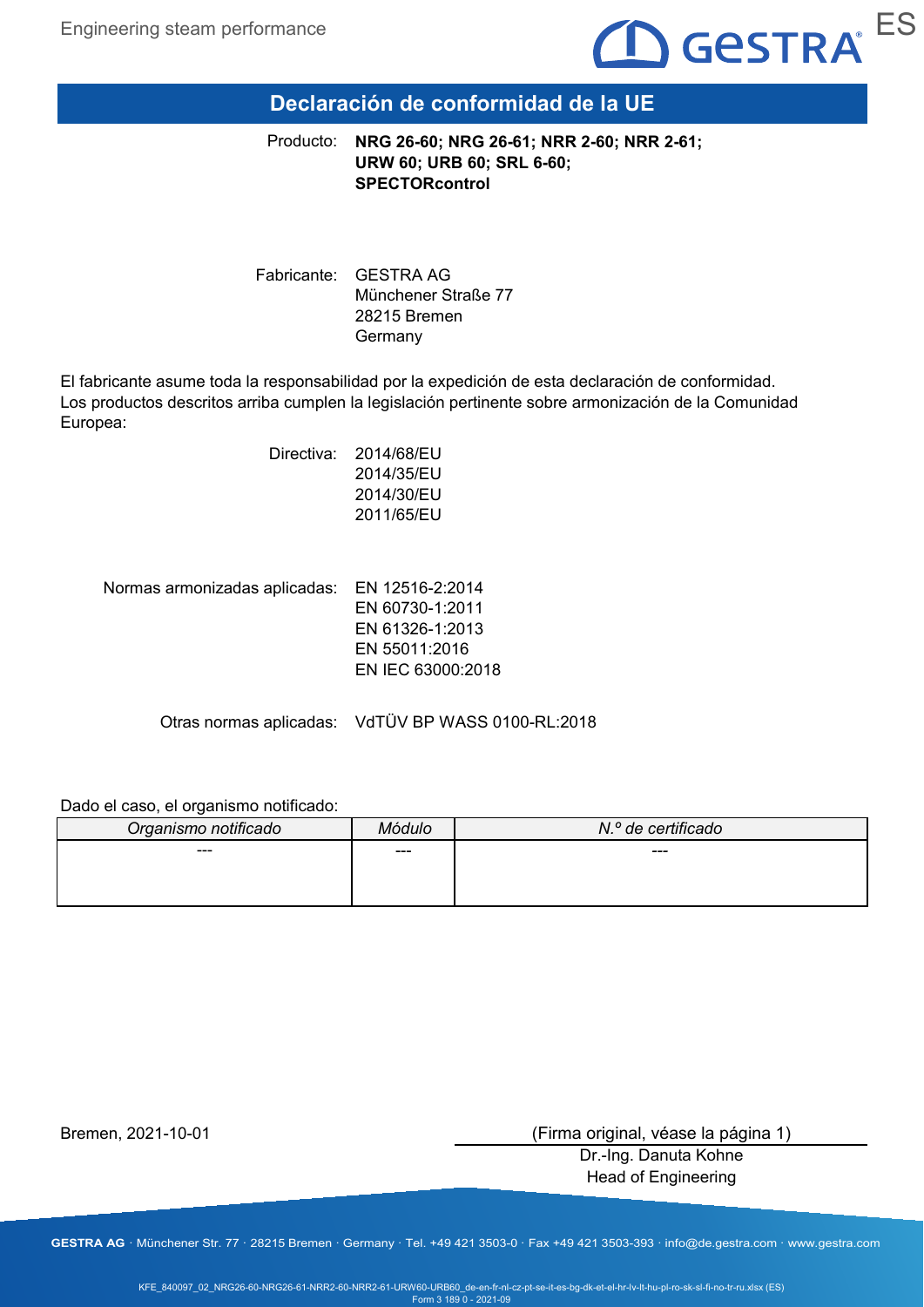

# **EU Prohlášení o shodě**

**NRG 26-60; NRG 26-61; NRR 2-60; NRR 2-61;** Výrobek: **URW 60; URB 60; SRL 6-60; SPECTORcontrol**

Výrobce: GESTRA AG Münchener Straße 77 28215 Bremen Germany

Výhradní odpovědnost za vystavení tohoto Prohlášení o shodě nese výrobce. Výše popsané výrobky splňují příslušné harmonizační předpisy Evropské unie:

> Směrnice: 2014/68/EU 2014/35/EU 2014/30/EU 2011/65/EU

Použité harmonizované normy: EN 12516-2:2014 EN 60730-1:2011 EN 61326-1:2013 EN 55011:2016 EN IEC 63000:2018

Další použité normy: VdTÜV BP WASS 0100-RL:2018

#### Případně oznámený subjekt:

| Oznámený subjekt | Modul | $\mathcal{L}$ . $\mathcal{L}$<br>nai c. |
|------------------|-------|-----------------------------------------|
| ---              | ---   | ---                                     |
|                  |       |                                         |
|                  |       |                                         |

Bremen, 2021-10-01

(Originální podpis viz strna 1)

Dr.-Ing. Danuta Kohne Head of Engineering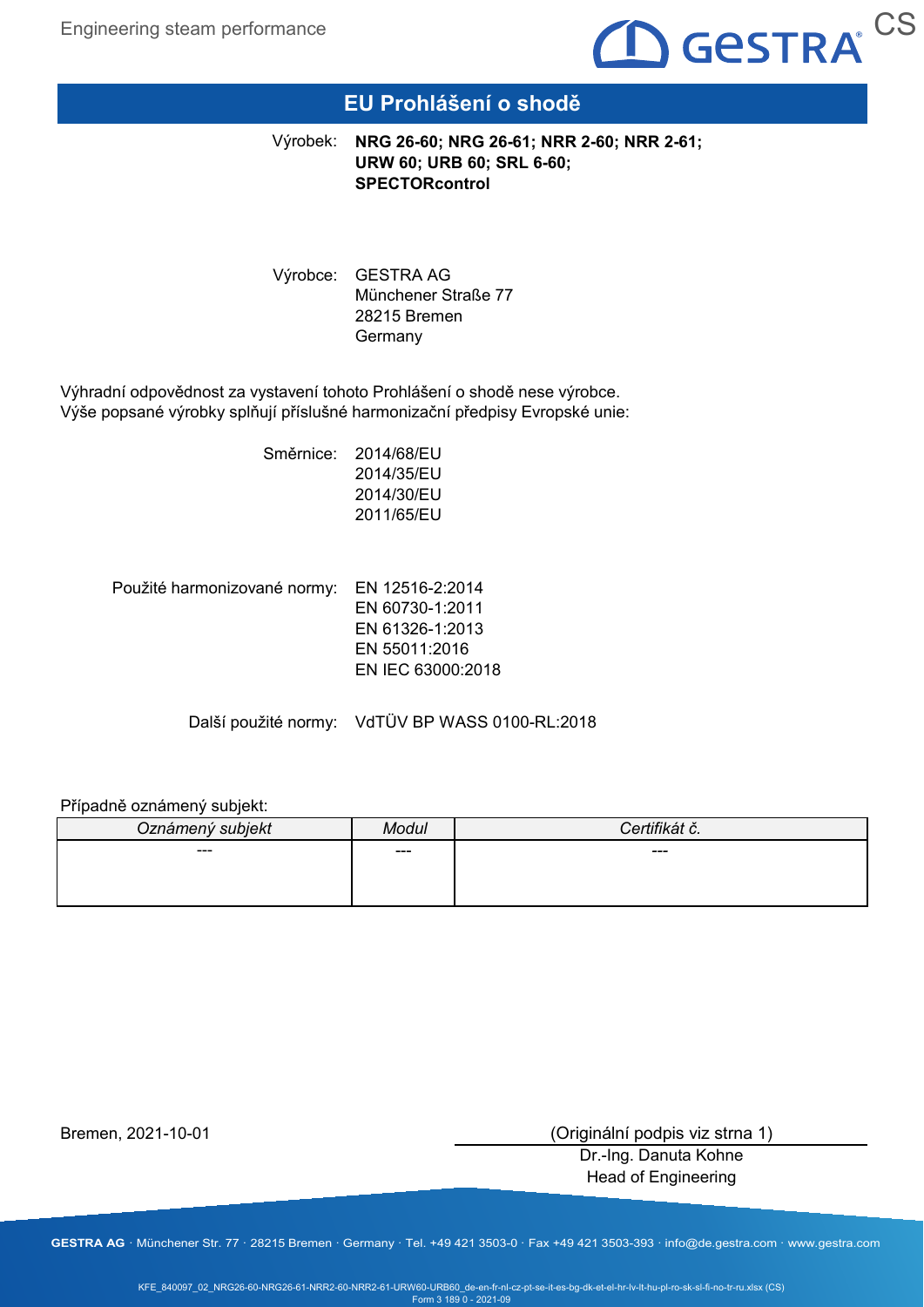

# **EF-overensstemmelseserklæring**

**NRG 26-60; NRG 26-61; NRR 2-60; NRR 2-61;** Produkt: **URW 60; URB 60; SRL 6-60; SPECTORcontrol**

Fabrikant: GESTRA AG Münchener Straße 77 28215 Bremen Germany

Fabrikanten er eneansvarlig for udstedelsen af overensstemmelseserklæringen. De ovenfor beskrevne produkter overholder den relevante harmoniseringslovgivning i Den Europæiske Union:

> Direktiv: 2014/68/EU 2014/35/EU 2014/30/EU 2011/65/EU

Anvendte harmoniserede standarder: EN 12516-2:2014

EN 60730-1:2011 EN 61326-1:2013 EN 55011:2016 EN IEC 63000:2018

Andre anvendte standarder: VdTÜV BP WASS 0100-RL:2018

#### I givet fald det bemyndigede organ:

| Bemyndiget organ | lodul | Certifikat nr. |
|------------------|-------|----------------|
| ---              | ---   | ---            |
|                  |       |                |
|                  |       |                |

Bremen, 2021-10-01

(Se side 1 mht. original underskrift)

Dr.-Ing. Danuta Kohne Head of Engineering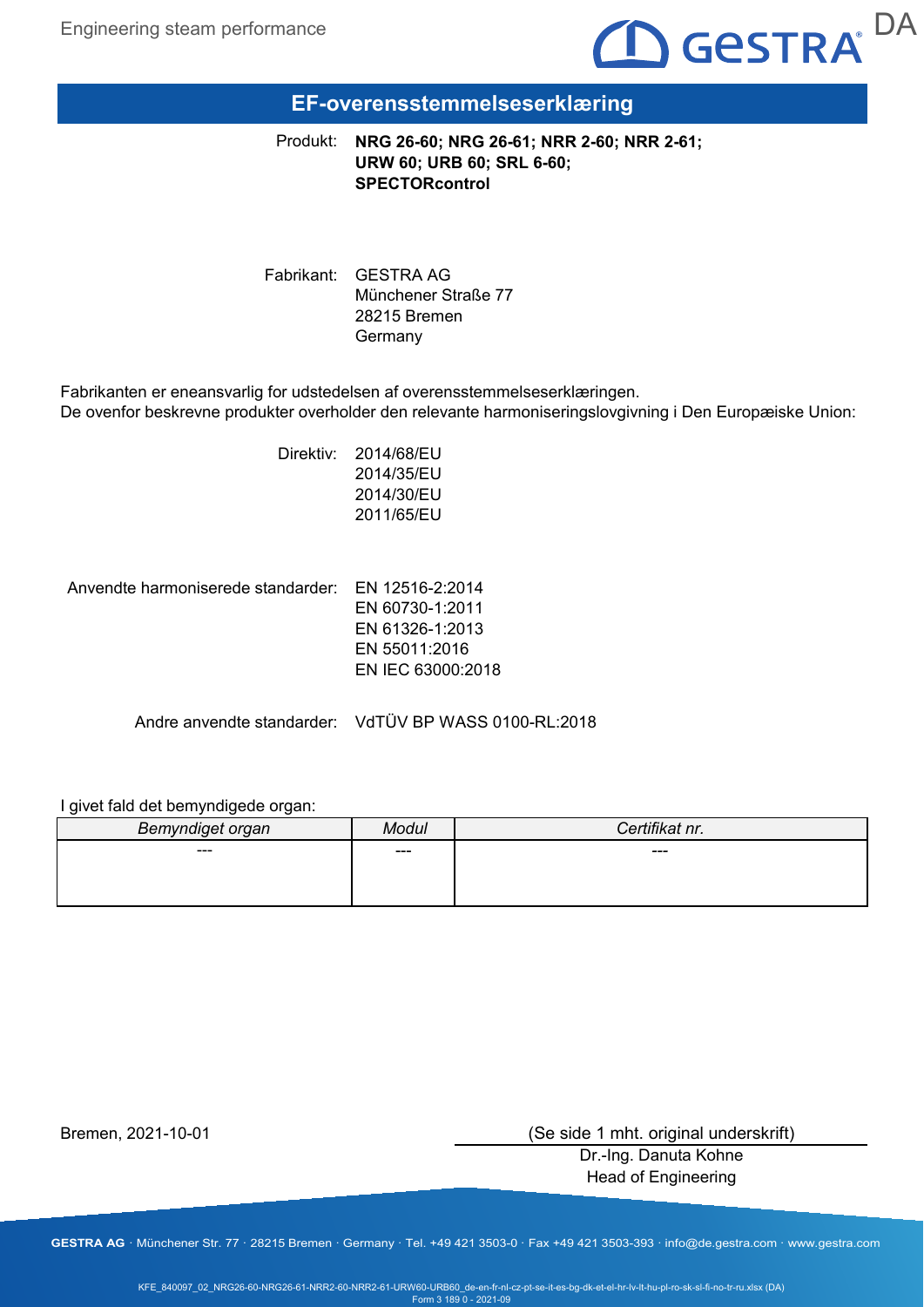

### **ELi vastavusdeklaratsioon**

**NRG 26-60; NRG 26-61; NRR 2-60; NRR 2-61; URW 60; URB 60; SRL 6-60; SPECTORcontrol** Toode:

Tootja: GESTRA AG Münchener Straße 77 28215 Bremen Germany

Tootjal lasub käesoleva vastavusdeklaratsiooni väljaandmise eest ainuvastutus. Eespool kirjeldatud tooted täidavad Euroopa Liidu asjaomaseid ühtlustusnõudeid:

> Direktiiv: 2014/68/EU 2014/35/EU 2014/30/EU 2011/65/EU

Kohaldatud ühtlustatud standardid: EN 12516-2:2014

EN 60730-1:2011 EN 61326-1:2013 EN 55011:2016 EN IEC 63000:2018

Muud kohaldatud standardid: VdTÜV BP WASS 0100-RL:2018

### Vajaduse korral teavitatud asutus:

| Teavitatud asutus | Moodul | Sertifikaadi nr |
|-------------------|--------|-----------------|
| ---               | ---    | ---             |
|                   |        |                 |
|                   |        |                 |

Bremen, 2021-10-01

(Allkirja originaali vaadake lk 1)

Dr.-Ing. Danuta Kohne Head of Engineering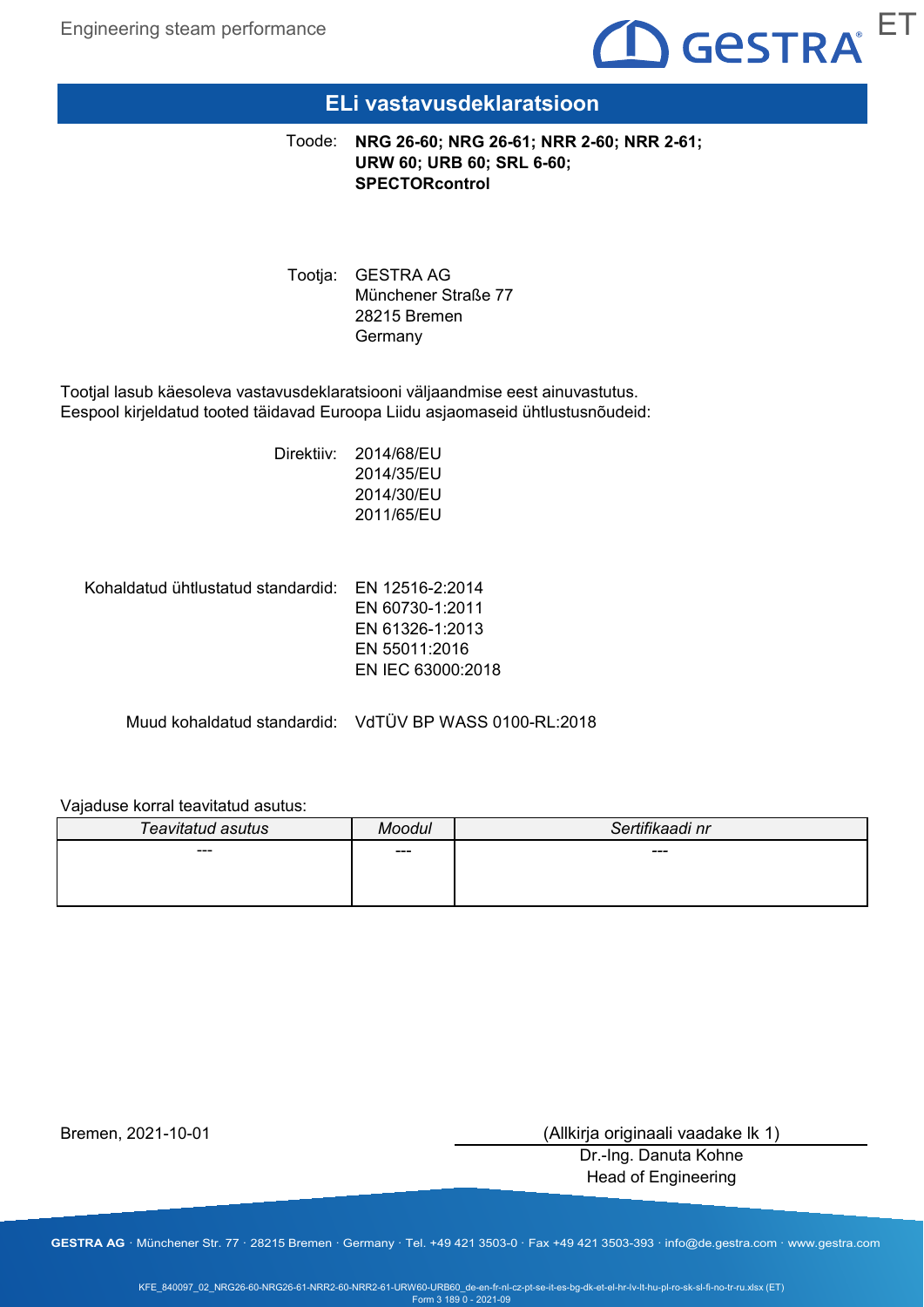

# **Δήλωση συμμόρφωσης ΕΕ**

**NRG 26-60; NRG 26-61; NRR 2-60; NRR 2-61;** Προϊόν: **URW 60; URB 60; SRL 6-60; SPECTORcontrol**

Κατασκευαστής: GESTRA AG Münchener Straße 77 28215 Bremen Germany

Η αποκλειστική ευθύνη για την έκδοση αυτής της δήλωσης συμμόρφωσης βαρύνει τον κατασκευαστή. Τα προϊόντα που αναφέρονται παραπάνω πληρούν τη σχετική νομοθεσία εναρμόνισης της Ευρωπαϊκής Ένωσης:

> Οδηγία: 2014/68/EU 2014/35/EU 2014/30/EU 2011/65/EU

| Εφαρμοζόμενα εναρμονισμένα ΕΝ 12516-2:2014 |
|--------------------------------------------|
| πρότυπα: EN 60730-1:2011                   |
| EN 61326-1:2013                            |
| EN 55011:2016                              |
| EN IEC 63000:2018                          |
|                                            |

Εφαρμοζόμενα περαιτέρω πρότυπα: VdTÜV BP WASS 0100-RL:2018

### Ενδεχομένως η κοινοποιημένη υπηρεσία:

| Κοινοποιημένος φορέας | Μονάδα | Αρ. Πιστοποιητικού |
|-----------------------|--------|--------------------|
| ---                   | ---    | ---                |
|                       |        |                    |
|                       |        |                    |

Bremen, 2021-10-01

(Αυθεντική υπογραφή, δείτε σελίδα 1)

Dr.-Ing. Danuta Kohne Head of Engineering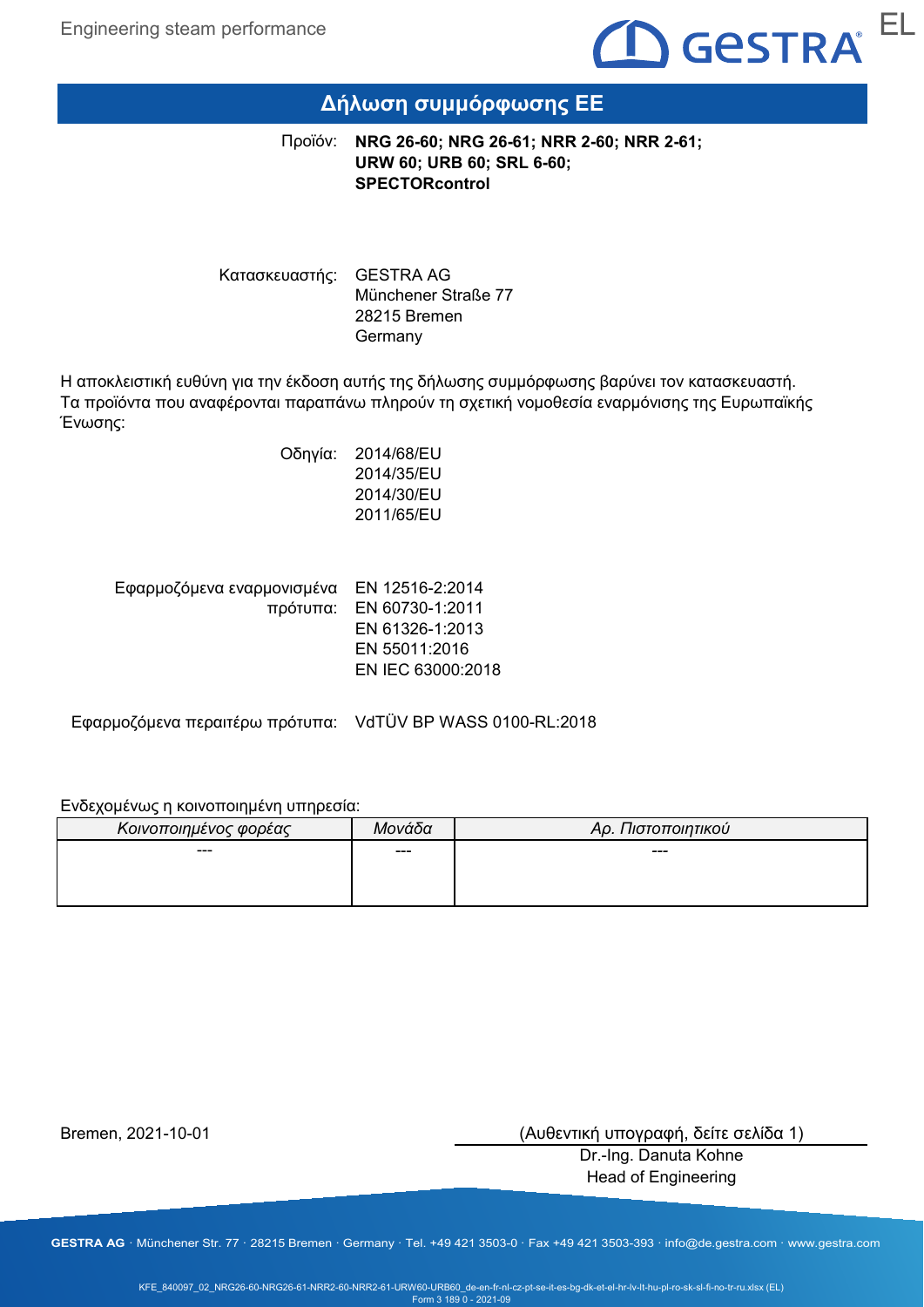

### **Déclaration de conformité UE**

**NRG 26-60; NRG 26-61; NRR 2-60; NRR 2-61;** Produit : **URW 60; URB 60; SRL 6-60; SPECTORcontrol**

Fabricant : GESTRA AG Münchener Straße 77 28215 Bremen Germany

Le fabricant est le seul responsable de la publication de la présente déclaration de conformité. Les produits mentionnés ci-dessus respectent les directives d'harmonisation en vigueur dans l'Union européenne :

> Directive 2014/68/EU 2014/35/EU 2014/30/EU 2011/65/EU

Normes harmonisées appliquées : EN 12516-2:2014 EN 60730-1:2011 EN 61326-1:2013 EN 55011:2016 EN IEC 63000:2018

Autres normes appliquées : VdTÜV BP WASS 0100-RL:2018

Le cas échéant, l'organisme notifié:

| Organisme notifié |       | tificat n $^{\circ}$ |
|-------------------|-------|----------------------|
| $\sim$ $\sim$     | $---$ | $---$                |
|                   |       |                      |
|                   |       |                      |

Bremen, 2021-10-01

(Signature originale, voir page 1)

Dr.-Ing. Danuta Kohne Head of Engineering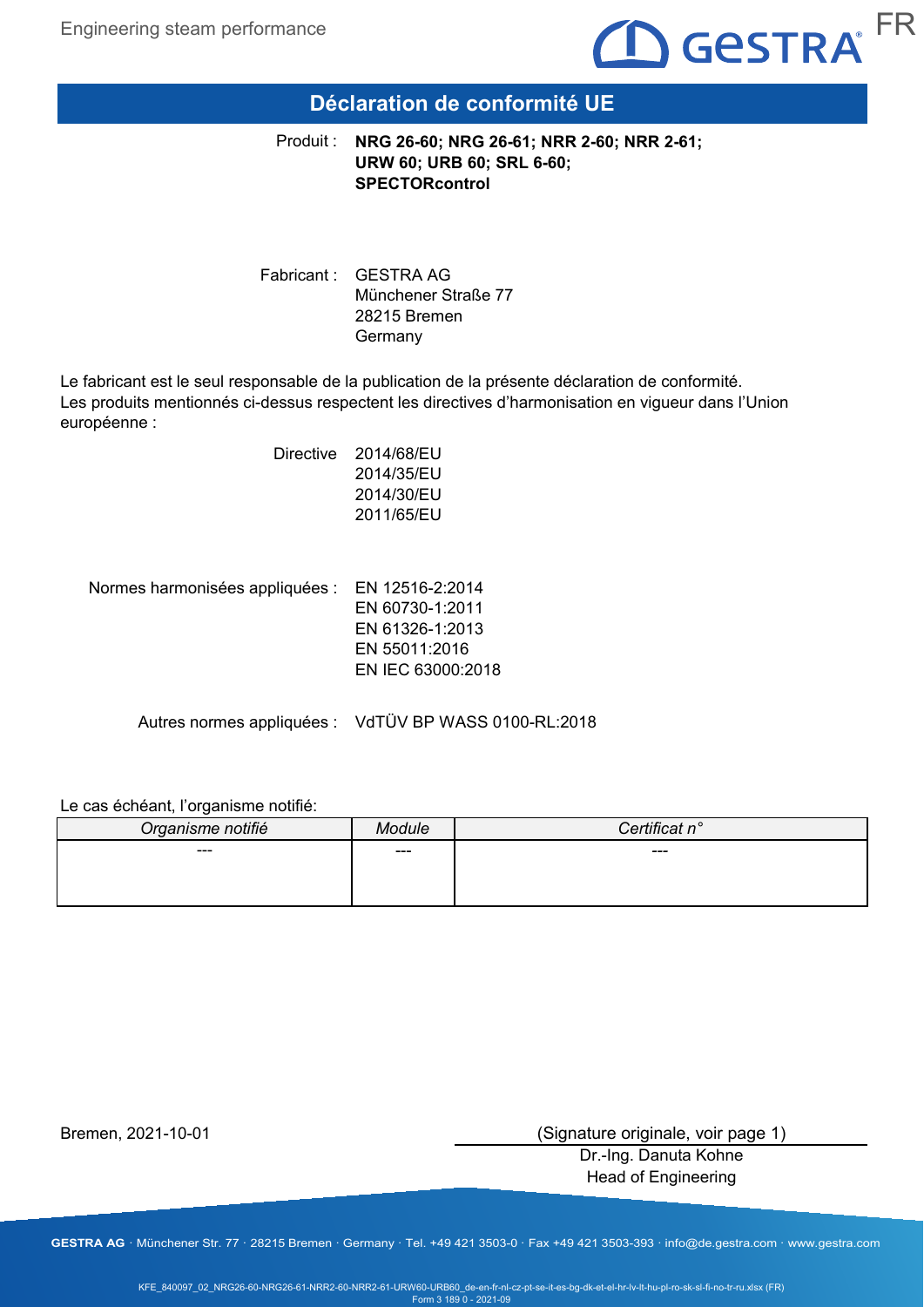

# **EU izjava o sukladnosti**

**NRG 26-60; NRG 26-61; NRR 2-60; NRR 2-61;** Proizvod: **URW 60; URB 60; SRL 6-60; SPECTORcontrol**

Proizvođač: GESTRA AG Münchener Straße 77 28215 Bremen Germany

Isključivu odgovornost za izdavanje ove Izjave o sukladnosti snosi proizvođač. Prethodno navedeni proizvodi zadovoljavaju mjerodavne pravne propise o usklađivanju Europske unije:

> Direktiva: 2014/68/EU 2014/35/EU 2014/30/EU 2011/65/EU

Primijenjene usklađene norme: EN 12516-2:2014 EN 60730-1:2011 EN 61326-1:2013 EN 55011:2016 EN IEC 63000:2018

Ostale primijenjene norme: VdTÜV BP WASS 0100-RL:2018

### Po potrebi prijavljeno tijelo:

| Prijavljeno tijelo | /lodul | Certifikata<br>Br. |
|--------------------|--------|--------------------|
| ---                | ---    | ---                |
|                    |        |                    |
|                    |        |                    |

Bremen, 2021-10-01

(Originalni potpis, vidi stranicu 1)

Dr.-Ing. Danuta Kohne Head of Engineering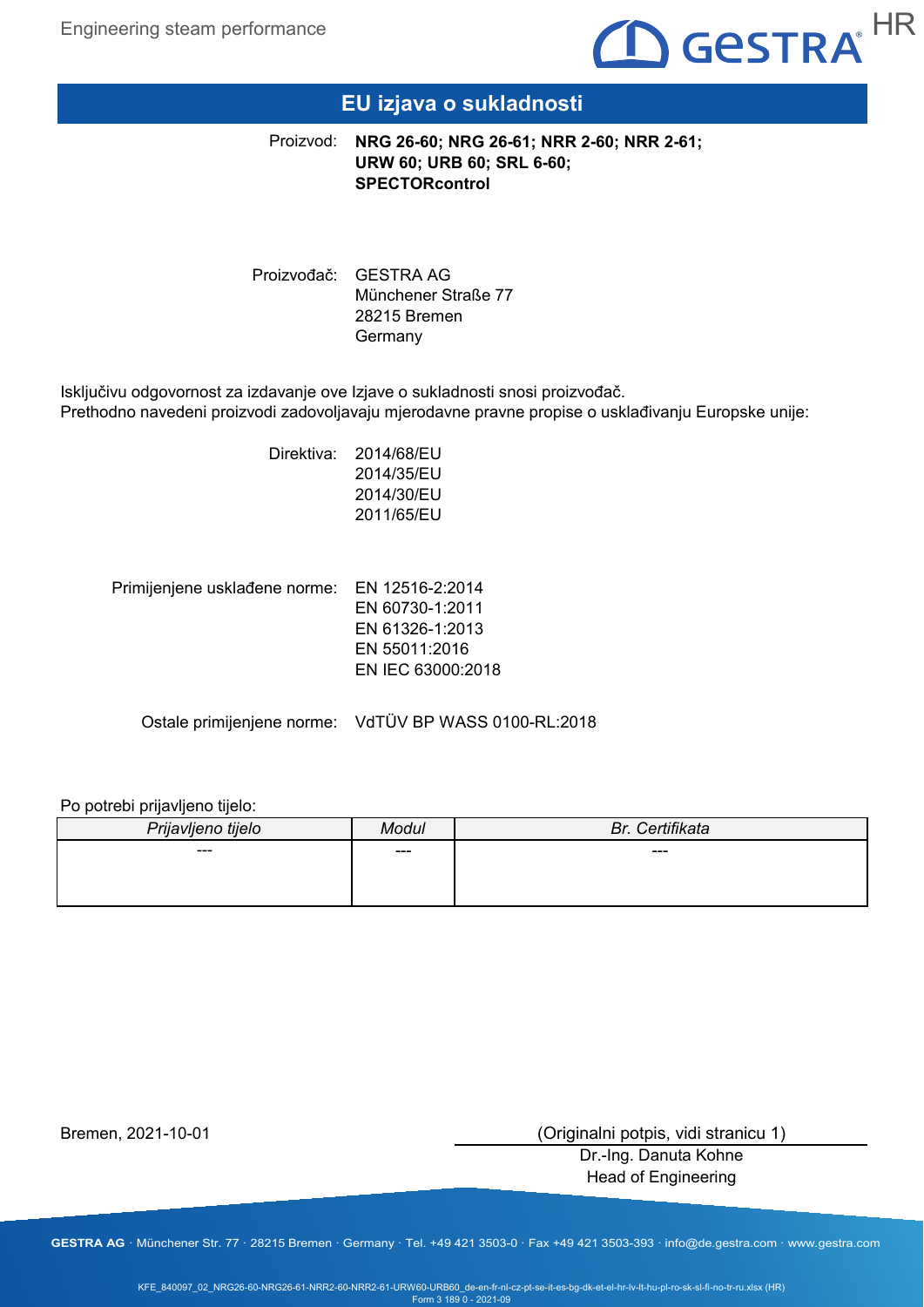

# **Dichiarazione di conformità UE**

**NRG 26-60; NRG 26-61; NRR 2-60; NRR 2-61; URW 60; URB 60; SRL 6-60; SPECTORcontrol** Prodotto:

Fabbricante: GESTRA AG Münchener Straße 77 28215 Bremen Germany

La presente dichiarazione di conformità è rilasciata sotto l'esclusiva responsabilità del fabbricante. I prodotti oggetto della dichiarazione di cui sopra sono conformi alla pertinente normativa di armonizzazione dell'UE:

> Direttiva: 2014/68/EU 2014/35/EU 2014/30/EU 2011/65/EU

Norme armonizzate applicate: EN 12516-2:2014 EN 60730-1:2011 EN 61326-1:2013 EN 55011:2016 EN IEC 63000:2018

Altre norme applicate: VdTÜV BP WASS 0100-RL:2018

Ove applicabile, organismo notificato:

| Organismo notificato | 1odulo | Certificato N. |
|----------------------|--------|----------------|
| ---                  | $---$  | ---            |
|                      |        |                |
|                      |        |                |

Bremen, 2021-10-01

(Firma originale vedi pagina 1)

Dr.-Ing. Danuta Kohne Head of Engineering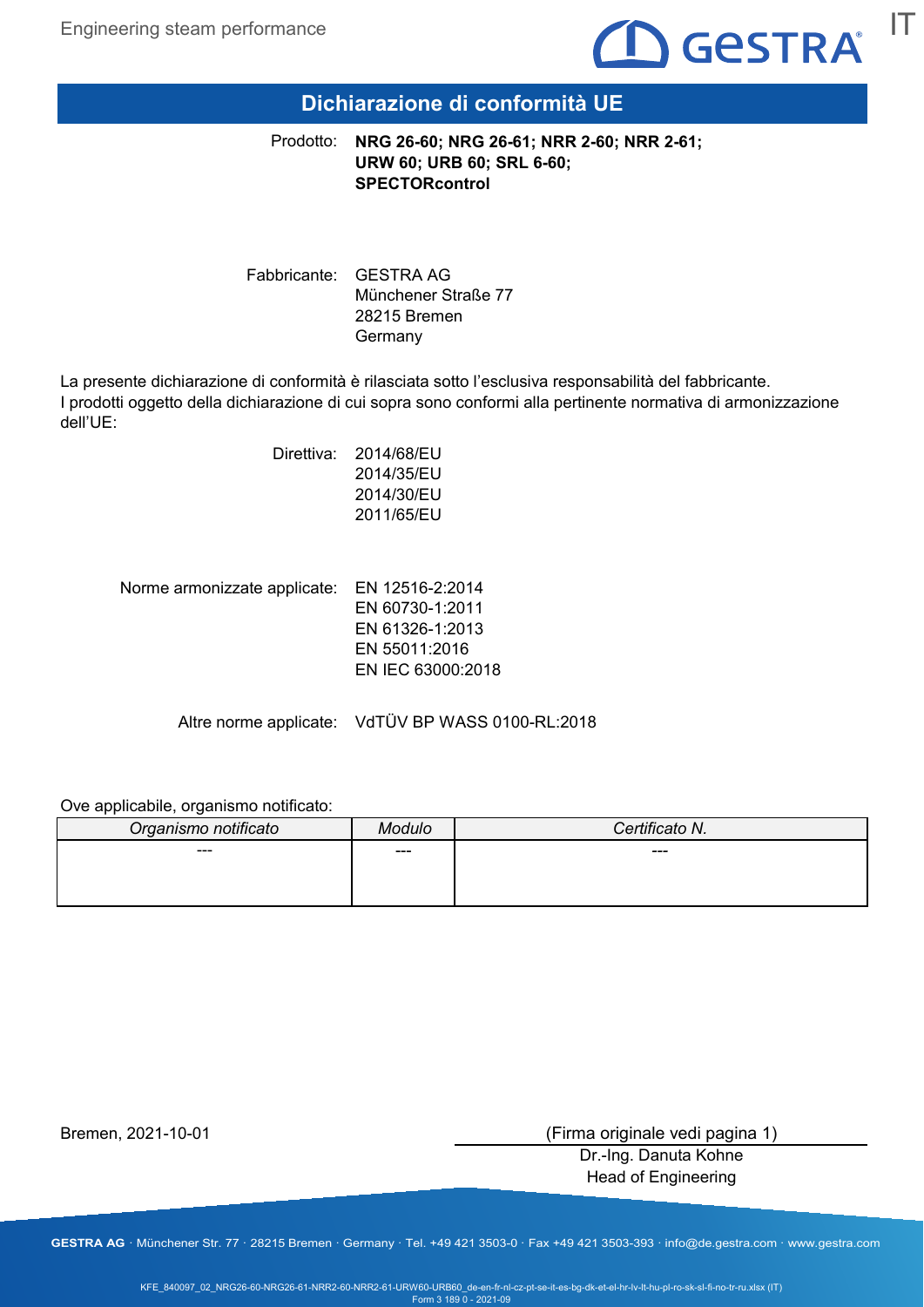

### **ES atbilstības deklarācija**

Izstrādājums:

**NRG 26-60; NRG 26-61; NRR 2-60; NRR 2-61; URW 60; URB 60; SRL 6-60; SPECTORcontrol**

Ražotājs: GESTRA AG Münchener Straße 77 28215 Bremen **Germany** 

Šī atbilstības deklarācija ir izdota vienīgi uz ražotāja atbildību. Iepriekš minētie izstrādājumi izpilda attiecīgos Eiropas Savienības saskaņošanas tiesību aktus:

> Direktīva: 2014/68/EU 2014/35/EU 2014/30/EU 2011/65/EU

Piemērotie saskaņotie standarti: EN 12516-2:2014 EN 60730-1:2011 EN 61326-1:2013

EN 55011:2016 EN IEC 63000:2018

Piemērotie papildu standarti: VdTÜV BP WASS 0100-RL:2018

#### Ja attiecas, kompetentā iestāde:

| Pilnvarotā iestāde | Modulis | Sertifikāta Nr. |
|--------------------|---------|-----------------|
| ---                | $---$   | ---             |
|                    |         |                 |
|                    |         |                 |

Bremen, 2021-10-01

(Skatīt oriģinālo parakstu 1. lpp)

Dr.-Ing. Danuta Kohne Head of Engineering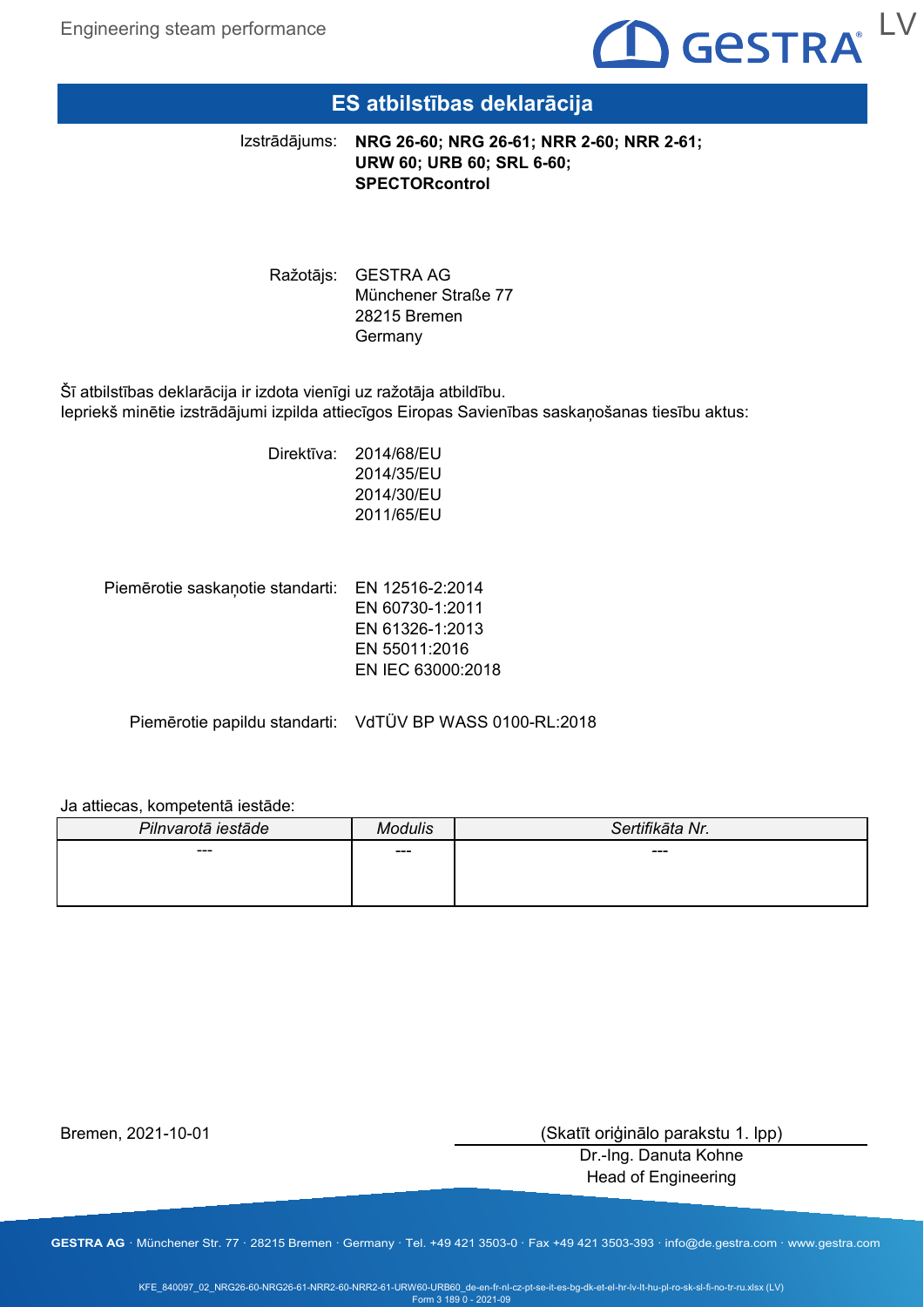

# **ES atitikties deklaracija**

**NRG 26-60; NRG 26-61; NRR 2-60; NRR 2-61;** Gaminys: **URW 60; URB 60; SRL 6-60; SPECTORcontrol**

Gamintojas: GESTRA AG Münchener Straße 77 28215 Bremen **Germany** 

Už šią atitikties deklaraciją atsakingas tik gamintojas. Pirmiau nurodyti gaminiai atitinka svarbius Europos Sąjungos derinimo teisės aktus:

> Direktyva: 2014/68/EU 2014/35/EU 2014/30/EU 2011/65/EU

Taikomi darnieji standartai: EN 12516-2:2014 EN 60730-1:2011 EN 61326-1:2013 EN 55011:2016 EN IEC 63000:2018

Kiti taikomi standartai: VdTÜV BP WASS 0100-RL:2018

Jei taikoma, notifikuotoji įstaiga:

| Notifikuotoji įstaiga |     | Pažymėjimo Nr. |
|-----------------------|-----|----------------|
| ---                   | --- | ---            |
|                       |     |                |

Bremen, 2021-10-01

(Originalų parašą žr. 1 puslapyje)

Dr.-Ing. Danuta Kohne Head of Engineering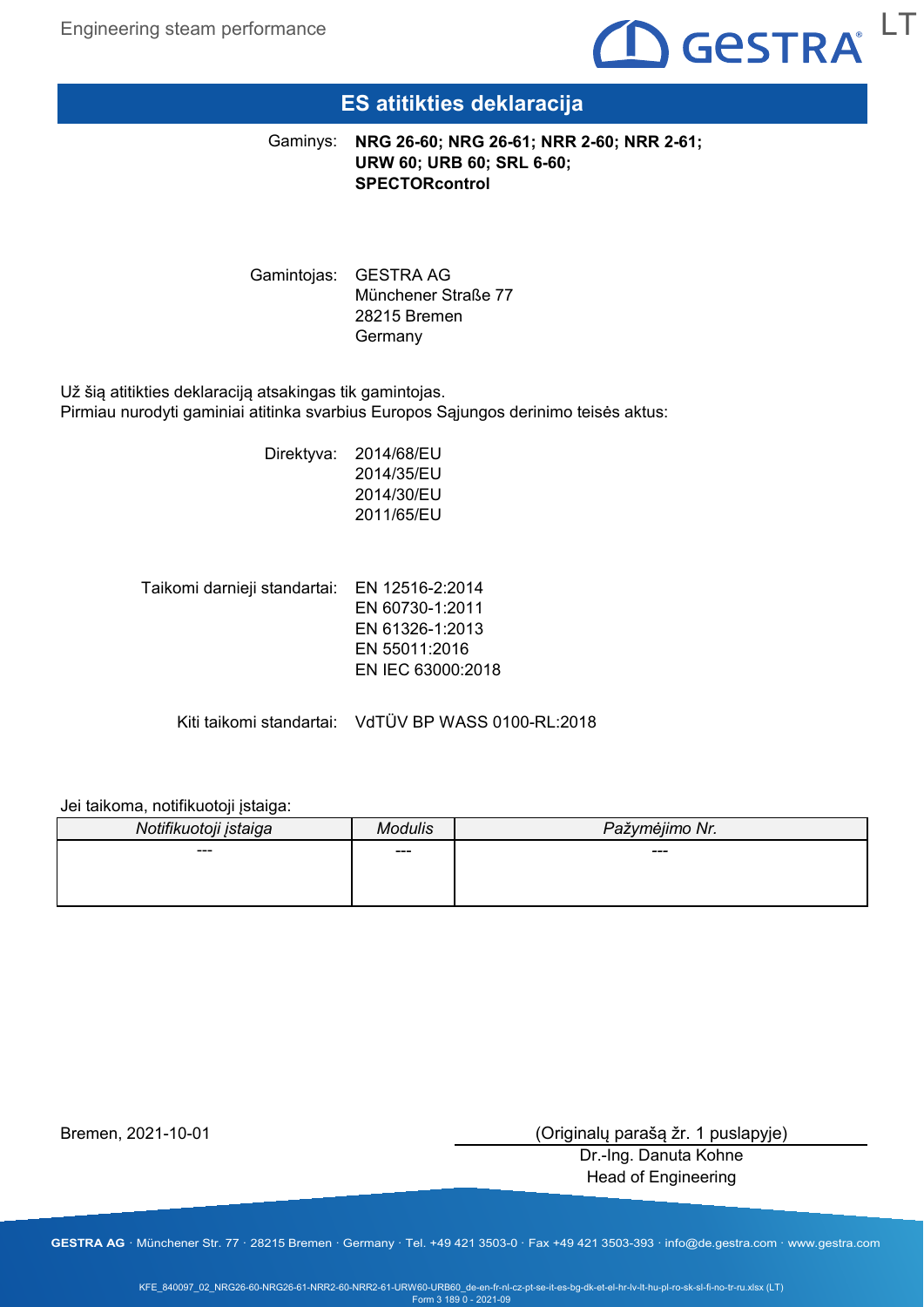

## **EU-megfelelőségi nyilatkozat**

**NRG 26-60; NRG 26-61; NRR 2-60; NRR 2-61; URW 60; URB 60; SRL 6-60; SPECTORcontrol** Termék:

Gyártó: GESTRA AG Münchener Straße 77 28215 Bremen Germany

A jelen megfelelőségi nyilatkozat kiállításáért a kizárólagos felelősséget a gyártó viseli. A fent leírt termékek teljesítik az Európai Unió alkalmazandó harmonizációs jogszabályainak előírásait:

> Irányelv: 2014/68/EU 2014/35/EU 2014/30/EU 2011/65/EU

Alkalmazott harmonizált szabványok: EN 12516-2:2014

EN 60730-1:2011 EN 61326-1:2013 EN 55011:2016 EN IEC 63000:2018

Más alkalmazott szabványok: VdTÜV BP WASS 0100-RL:2018

#### Adott esetben a bejelentett szervezet:

| <b>Bejelentett szervezet</b> | Modul | Tanúsítvány száma |
|------------------------------|-------|-------------------|
| ---                          | ---   | ---               |
|                              |       |                   |
|                              |       |                   |

Bremen, 2021-10-01

(Az eredeti aláírást megtalálja az 1. oldalon)

Dr.-Ing. Danuta Kohne Head of Engineering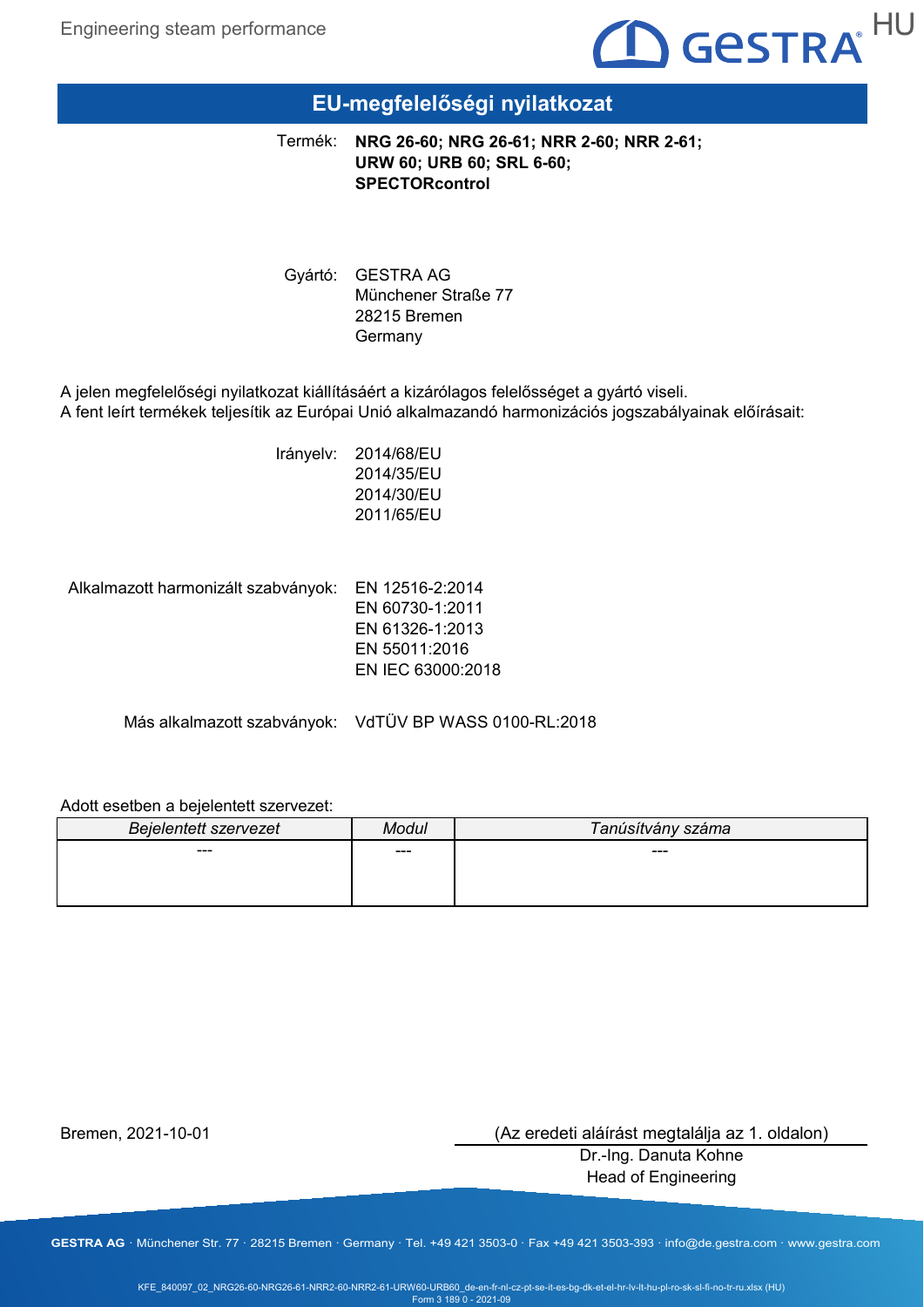

# **Deklaracja zgodności UE**

**NRG 26-60; NRG 26-61; NRR 2-60; NRR 2-61;** Produkt: **URW 60; URB 60; SRL 6-60; SPECTORcontrol**

Producent: GESTRA AG Münchener Straße 77 28215 Bremen Germany

Wyłączną odpowiedzialność za wystawienie niniejszej deklaracji zgodności ponosi producent. Opisane powyżej produkty są zgodne z odpowiednimi przepisami harmonizacyjnymi Unii Europejskiej:

> Dyrektywa: 2014/68/EU 2014/35/EU 2014/30/EU 2011/65/EU

Zastosowane normy EN 12516-2:2014 zharmonizowane: EN 60730-1:2011 EN 61326-1:2013 EN 55011:2016 EN IEC 63000:2018

Inne zastosowane normy: VdTÜV BP WASS 0100-RL:2018

#### W stosownych przypadkach – jednostka notyfikowana:

| Jednostka notyfikowana | Moduł | Nr certyfikatu |
|------------------------|-------|----------------|
| ---                    | ---   | $---$          |
|                        |       |                |
|                        |       |                |

Bremen, 2021-10-01

(Oryginalny podpis patrz strona 1)

Dr.-Ing. Danuta Kohne Head of Engineering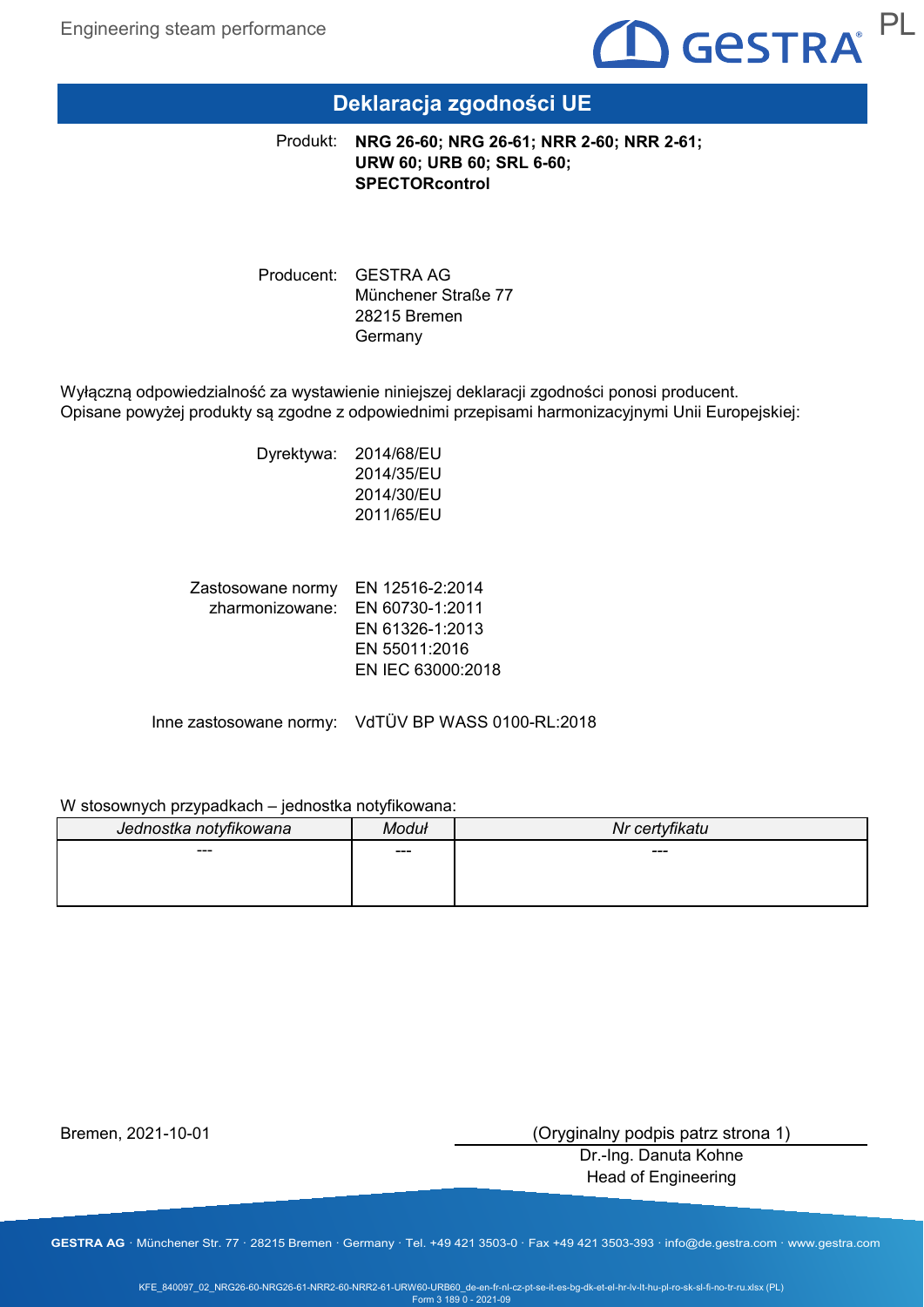

### **EU-conformiteitsverklaring**

**NRG 26-60; NRG 26-61; NRR 2-60; NRR 2-61;** Product: **URW 60; URB 60; SRL 6-60; SPECTORcontrol**

Fabrikant: GESTRA AG Münchener Straße 77 28215 Bremen Germany

Voor het opstellen van deze conformiteitsverklaring is uitsluitend de fabrikant verantwoordelijk. De hierboven beschreven producten zijn conform de desbetreffende harmonisatiewetgeving van de Europese Unie:

| Richtlijn: | 2014/68/EU |
|------------|------------|
|            | 2014/35/EU |
|            | 2014/30/EU |
|            | 2011/65/EU |
|            |            |

| Toegepaste geharmoniseerde EN 12516-2:2014 |                         |
|--------------------------------------------|-------------------------|
|                                            | normen: EN 60730-1:2011 |
|                                            | EN 61326-1:2013         |
|                                            | EN 55011:2016           |
|                                            | EN IEC 63000:2018       |
|                                            |                         |

Toegepaste andere normen: VdTÜV BP WASS 0100-RL:2018

### Indien nodig de aangemelde instantie:

| Aangemelde instantie | Aodule | Certificaatnr. |
|----------------------|--------|----------------|
| ---                  | ---    | ---            |
|                      |        |                |
|                      |        |                |

Bremen, 2021-10-01

(Voor originele handtekening zie pagina 1)

Dr.-Ing. Danuta Kohne Head of Engineering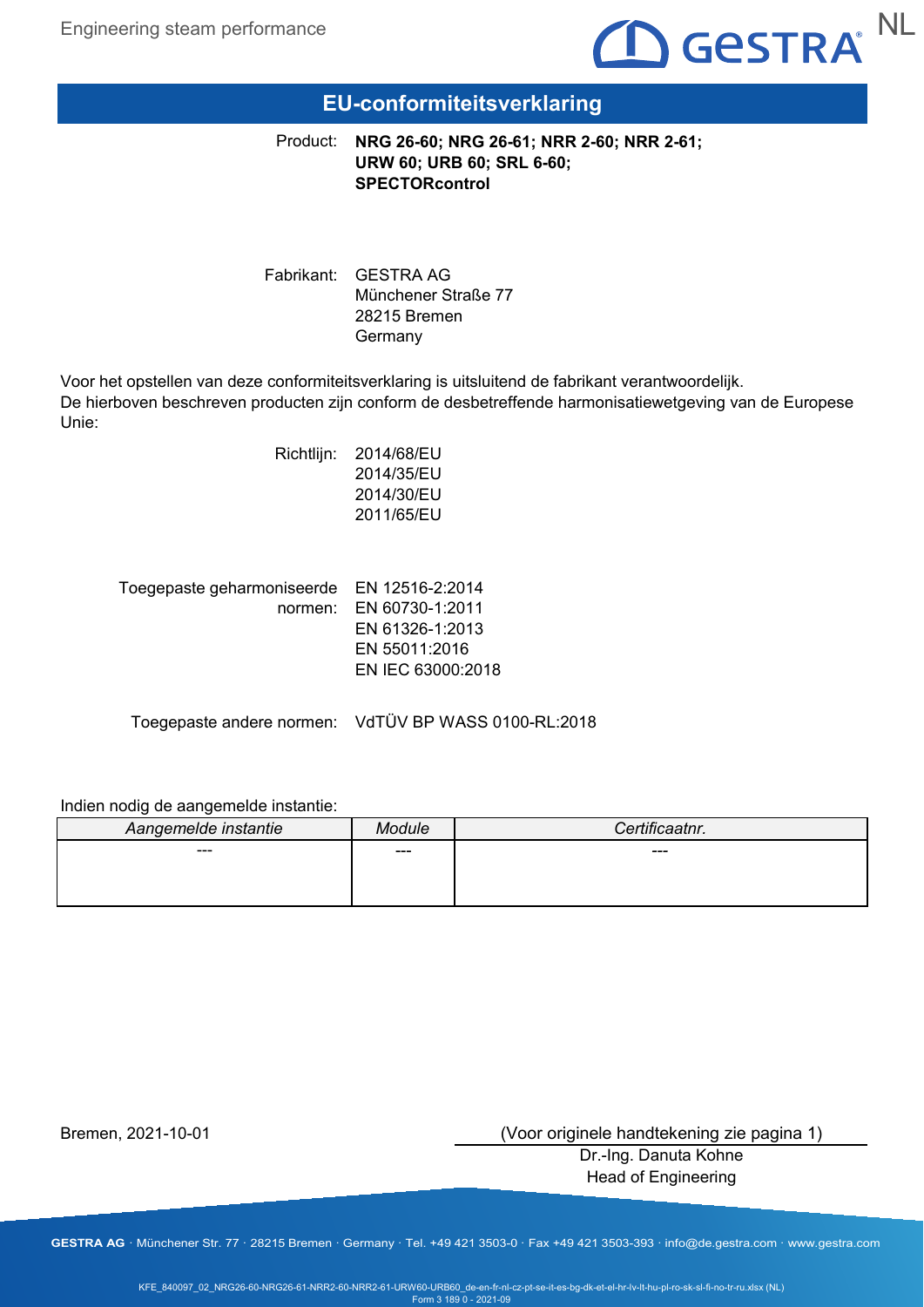

# **Declaração de conformidade CE**

**NRG 26-60; NRG 26-61; NRR 2-60; NRR 2-61; URW 60; URB 60; SRL 6-60; SPECTORcontrol** Produto:

Fabricante: GESTRA AG Münchener Straße 77 28215 Bremen Germany

A presente declaração de conformidade é emitida sob a exclusiva responsabilidade do fabricante. Os produtos descritos anteriormente preenchem legislação de harmonização aplicável da União Europeia:

> Diretiva: 2014/68/EU 2014/35/EU 2014/30/EU 2011/65/EU

Normas harmonizadas aplicadas: EN 12516-2:2014

EN 60730-1:2011 EN 61326-1:2013 EN 55011:2016 EN IEC 63000:2018

Outras normas aplicadas: VdTÜV BP WASS 0100-RL:2018

### Eventualmente o organismo notificado:

| Organismo notificado |     | N.º de certificado |
|----------------------|-----|--------------------|
| $--$                 | --- | $---$              |
|                      |     |                    |
|                      |     |                    |

Bremen, 2021-10-01

(Assinatura original ver página 1)

Dr.-Ing. Danuta Kohne Head of Engineering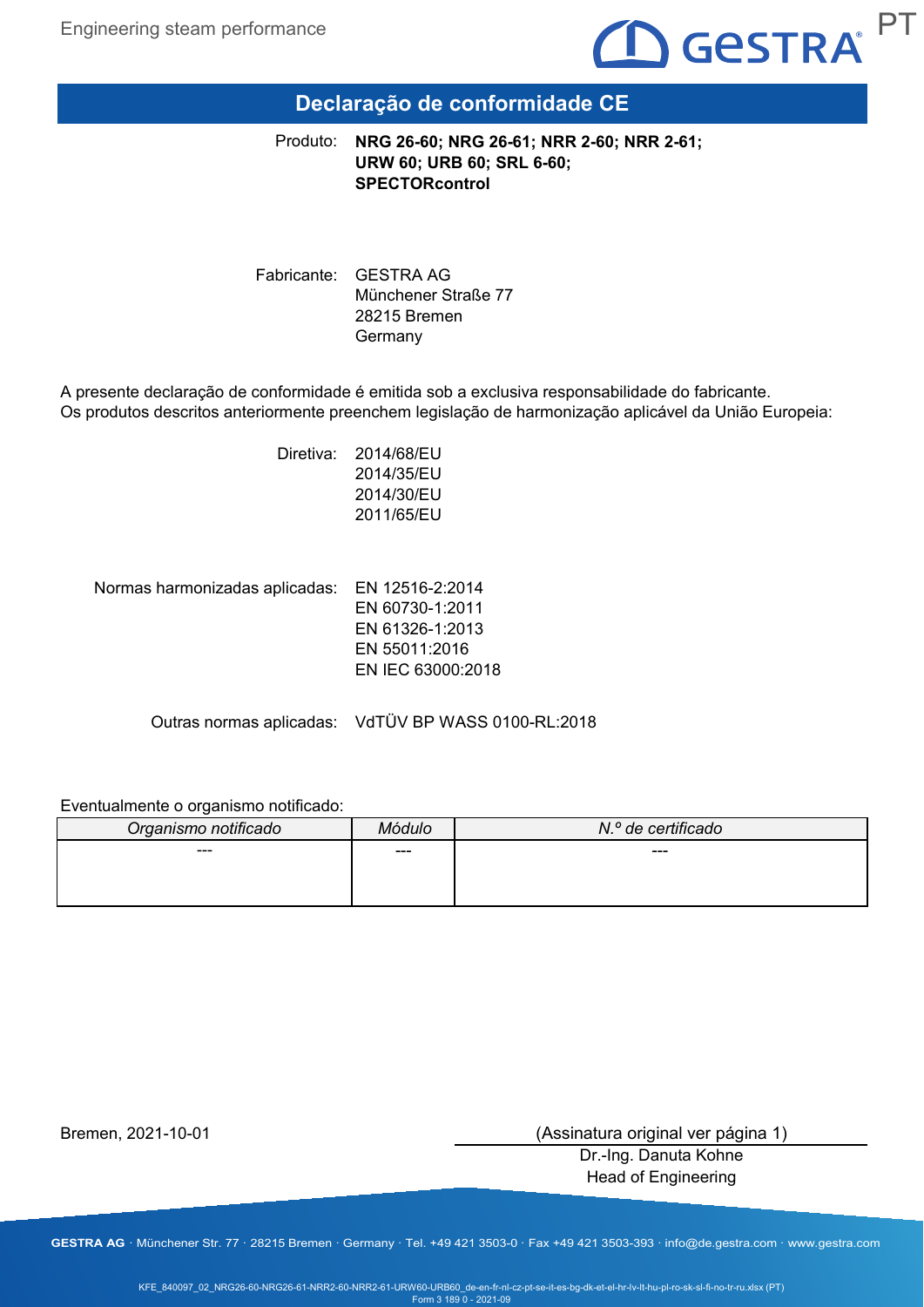

## **Declarație de conformitate**

**NRG 26-60; NRG 26-61; NRR 2-60; NRR 2-61;** Produs: **URW 60; URB 60; SRL 6-60; SPECTORcontrol**

Producător: GESTRA AG Münchener Straße 77 28215 Bremen Germany

Producătorul este singurul responsabil de întocmirea acestei declarații de conformitate. Produsele descrise mai sus îndeplinesc prevederile legislative armonizate ale Uniunii Europene:

> Directiva: 2014/68/EU 2014/35/EU 2014/30/EU 2011/65/EU

Standarde armonizate aplicate: EN 12516-2:2014 EN 60730-1:2011 EN 61326-1:2013 EN 55011:2016 EN IEC 63000:2018

Alte standarde aplicate: VdTÜV BP WASS 0100-RL:2018

#### Organismul notificat, după caz:

| Organ notificat | Modul | Nr. certificat |
|-----------------|-------|----------------|
| ---             | $---$ | ---            |
|                 |       |                |
|                 |       |                |

Bremen, 2021-10-01

(Pentru semnătura originală consultaţi pagina 1)

Dr.-Ing. Danuta Kohne Head of Engineering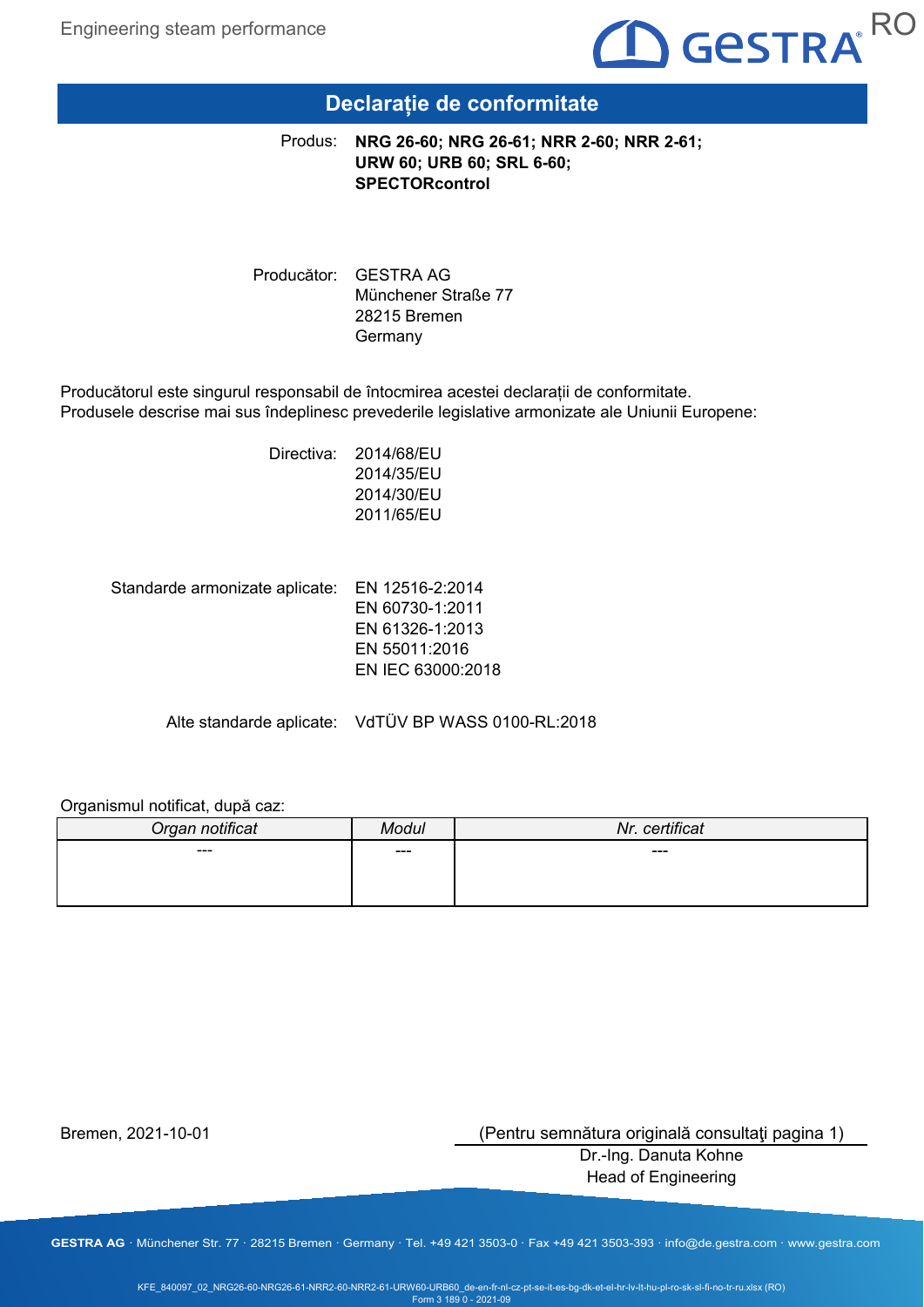

# **EU Vyhlásenie o zhode**

**NRG 26-60; NRG 26-61; NRR 2-60; NRR 2-61;** Výrobok: **URW 60; URB 60; SRL 6-60; SPECTORcontrol**

Výrobca: GESTRA AG Münchener Straße 77 28215 Bremen Germany

Výhradnú zodpovednosť za vystavenie toho vyhlásenia o zhode znáša výrobca. Vyššie popísané výrobky spĺňajú platné harmonizačné predpisy Európskej únie:

> Smernica: 2014/68/EU 2014/35/EU 2014/30/EU 2011/65/EU

Použité harmonizované normy: EN 12516-2:2014 EN 60730-1:2011 EN 61326-1:2013 EN 55011:2016 EN IEC 63000:2018

Ďalšie použité normy: VdTÜV BP WASS 0100-RL:2018

### Prípadne notifikovaná osoba:

| Notifikovaná osoba | Modul | ιu. |
|--------------------|-------|-----|
| ---                | ---   | --- |
|                    |       |     |
|                    |       |     |

Bremen, 2021-10-01

(Originálny podpis pozri strana 1)

Dr.-Ing. Danuta Kohne Head of Engineering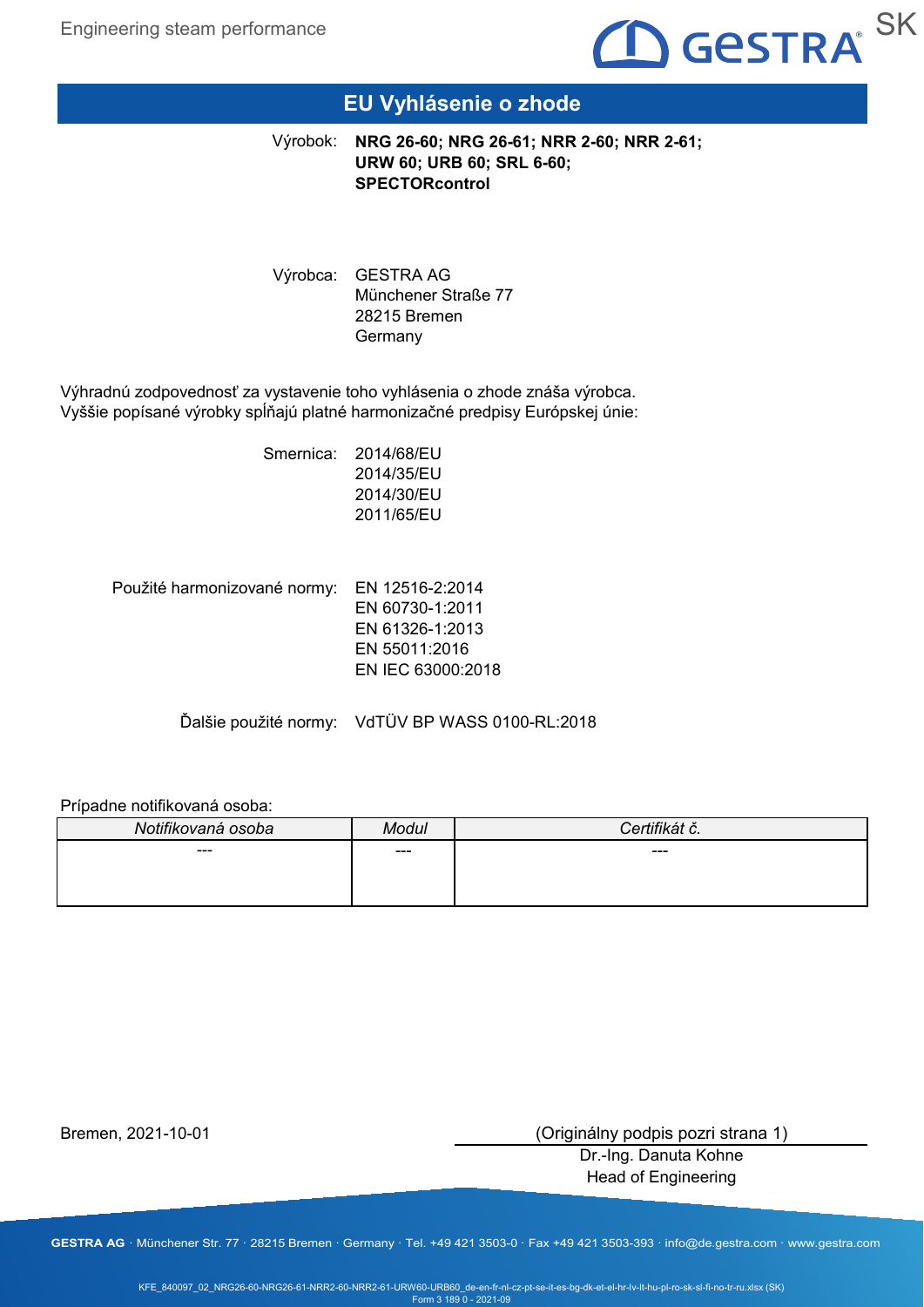

# **ES Izjava o skladnosti**

**NRG 26-60; NRG 26-61; NRR 2-60; NRR 2-61;** Izdelek: **URW 60; URB 60; SRL 6-60; SPECTORcontrol**

Proizvajalec: GESTRA AG Münchener Straße 77 28215 Bremen Germany

Za izdajo te izjave o skladnosti je odgovoren izključno proizvajalec. Zgoraj opisani izdelki so v skladu z veljavno usklajevalno zakonodajo Evropske unije:

> Direktiva: 2014/68/EU 2014/35/EU 2014/30/EU 2011/65/EU

Uporabljeni harmonizirani standardi: EN 12516-2:2014

EN 60730-1:2011 EN 61326-1:2013 EN 55011:2016 EN IEC 63000:2018

Uporabljeni dodatni standardi: VdTÜV BP WASS 0100-RL:2018

### Where applicable, the notified body:

| Priglašeni organ | Modul | certifikata<br>ST. |
|------------------|-------|--------------------|
| $--$             | $---$ | ---                |
|                  |       |                    |
|                  |       |                    |

Bremen, 2021-10-01

(Originalni podpis glejte na strani 1)

Dr.-Ing. Danuta Kohne Head of Engineering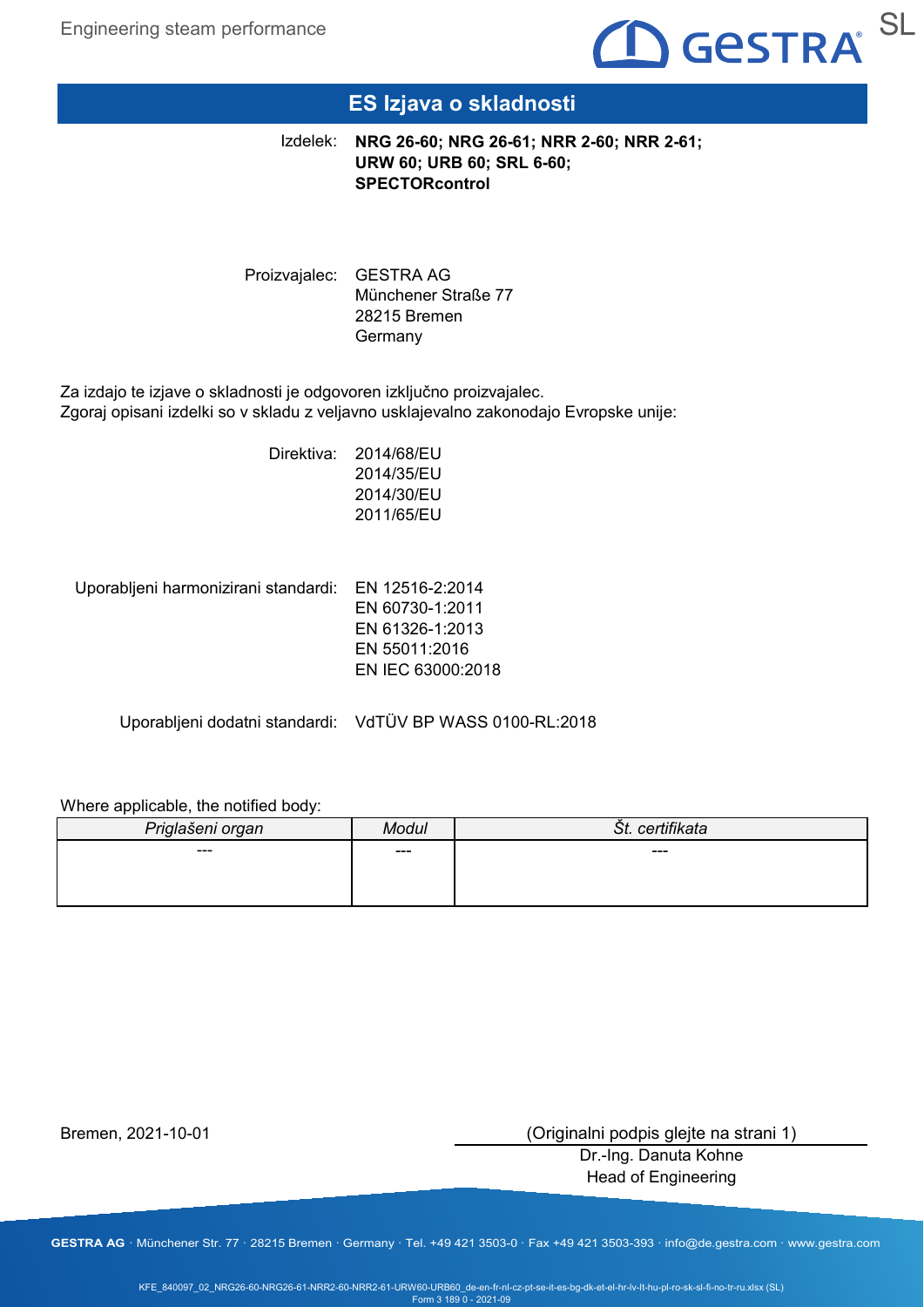

### **EU-vaatimustenmukaisuusvakuutus**

**NRG 26-60; NRG 26-61; NRR 2-60; NRR 2-61;** Tuote: **URW 60; URB 60; SRL 6-60; SPECTORcontrol**

Valmistaja: GESTRA AG Münchener Straße 77 28215 Bremen Germany

Tämän vaatimustenmukaisuusvakuutuksen laatimisesta vastaa yksinomaan valmistaja. Yllä mainitut tuotteet täyttävät Euroopan Unionin yhdenmukaistamislainsäädännön vaatimukset:

> Direktiivi: 2014/68/EU 2014/35/EU 2014/30/EU 2011/65/EU

| Sovelletut yhdenmukaistetut EN 12516-2:2014 |                             |
|---------------------------------------------|-----------------------------|
|                                             | standardit: EN 60730-1:2011 |
|                                             | EN 61326-1:2013             |
|                                             | EN 55011:2016               |
|                                             | EN IEC 63000:2018           |
|                                             |                             |

Sovelletut muut standardit: VdTÜV BP WASS 0100-RL:2018

### Mahdollisesti ilmoitettu laitos:

| Ilmoitettu laitos | Aoduuli | Sertifikaatin nro |
|-------------------|---------|-------------------|
| ---               | ---     | ---               |
|                   |         |                   |
|                   |         |                   |

Bremen, 2021-10-01

(Alkuperäinen allekirjoitus ks. sivu 1)

Dr.-Ing. Danuta Kohne Head of Engineering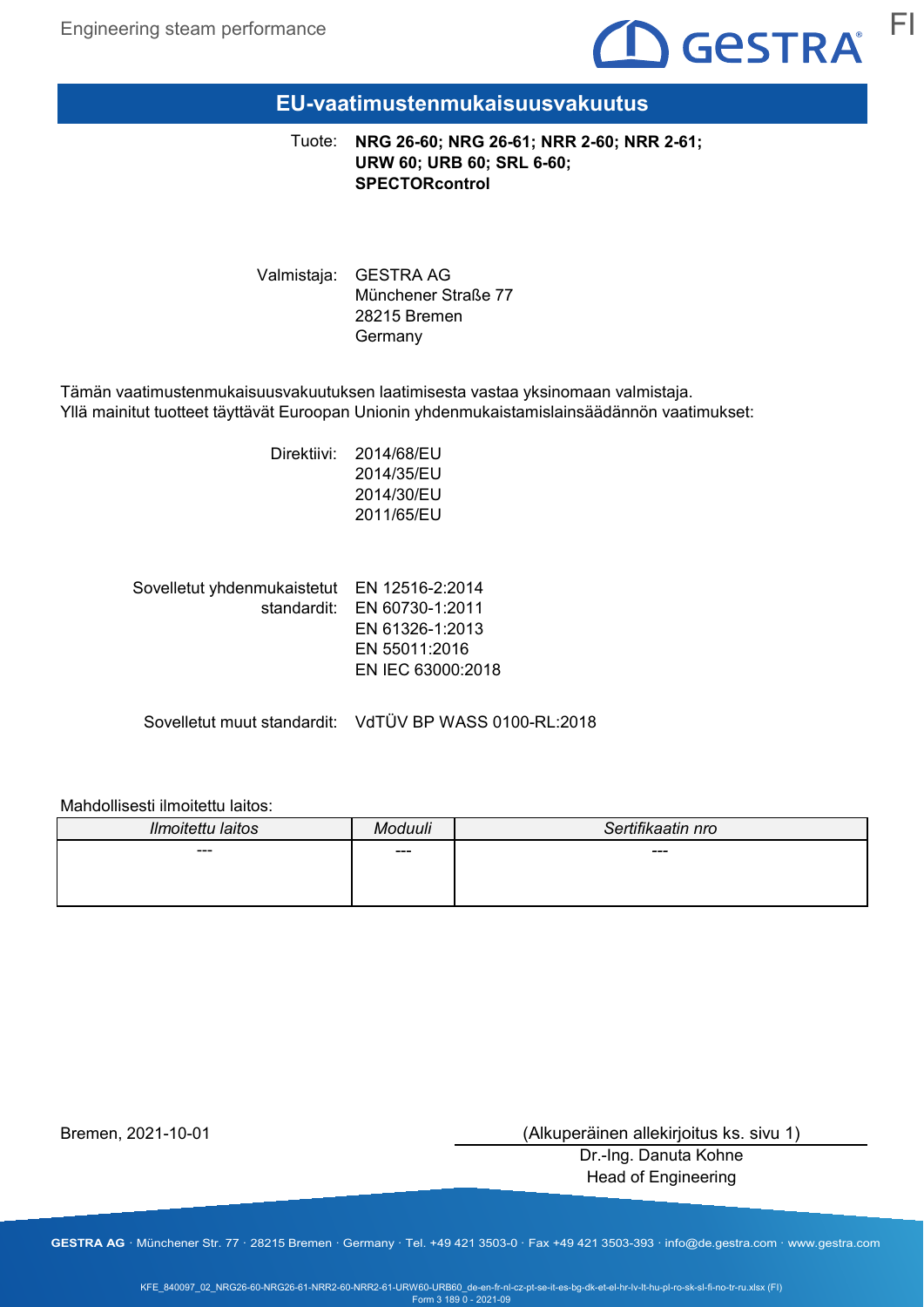

### **EU-försäkran om överensstämmelse**

**NRG 26-60; NRG 26-61; NRR 2-60; NRR 2-61;** Produkt: **URW 60; URB 60; SRL 6-60; SPECTORcontrol**

Tillverkare: GESTRA AG Münchener Straße 77 28215 Bremen Germany

Tillverkaren bär ensam ansvaret för utfärdandet av den här försäkran om överensstämmelse. De ovan beskrivna produkterna uppfyller den Europeiska Unionens tillämpliga harmoniseringsrättsföreskrifter:

> Direktiv: 2014/68/EU 2014/35/EU 2014/30/EU 2011/65/EU

| Tillämpade harmoniserade EN 12516-2:2014 |                             |
|------------------------------------------|-----------------------------|
|                                          | standarder: EN 60730-1:2011 |
|                                          | EN 61326-1:2013             |
|                                          | EN 55011:2016               |
|                                          | EN IEC 63000:2018           |
|                                          |                             |

Övriga tillämpade standarder: VdTÜV BP WASS 0100-RL:2018

### Eventuellt ackrediterat provningsorgan:

| Ackrediterat provningsorgan | Modul | Certifikatsnummer |
|-----------------------------|-------|-------------------|
| ---                         | ---   | $---$             |
|                             |       |                   |
|                             |       |                   |

Bremen, 2021-10-01

(Originalunderskrift se sidan 1)

Dr.-Ing. Danuta Kohne Head of Engineering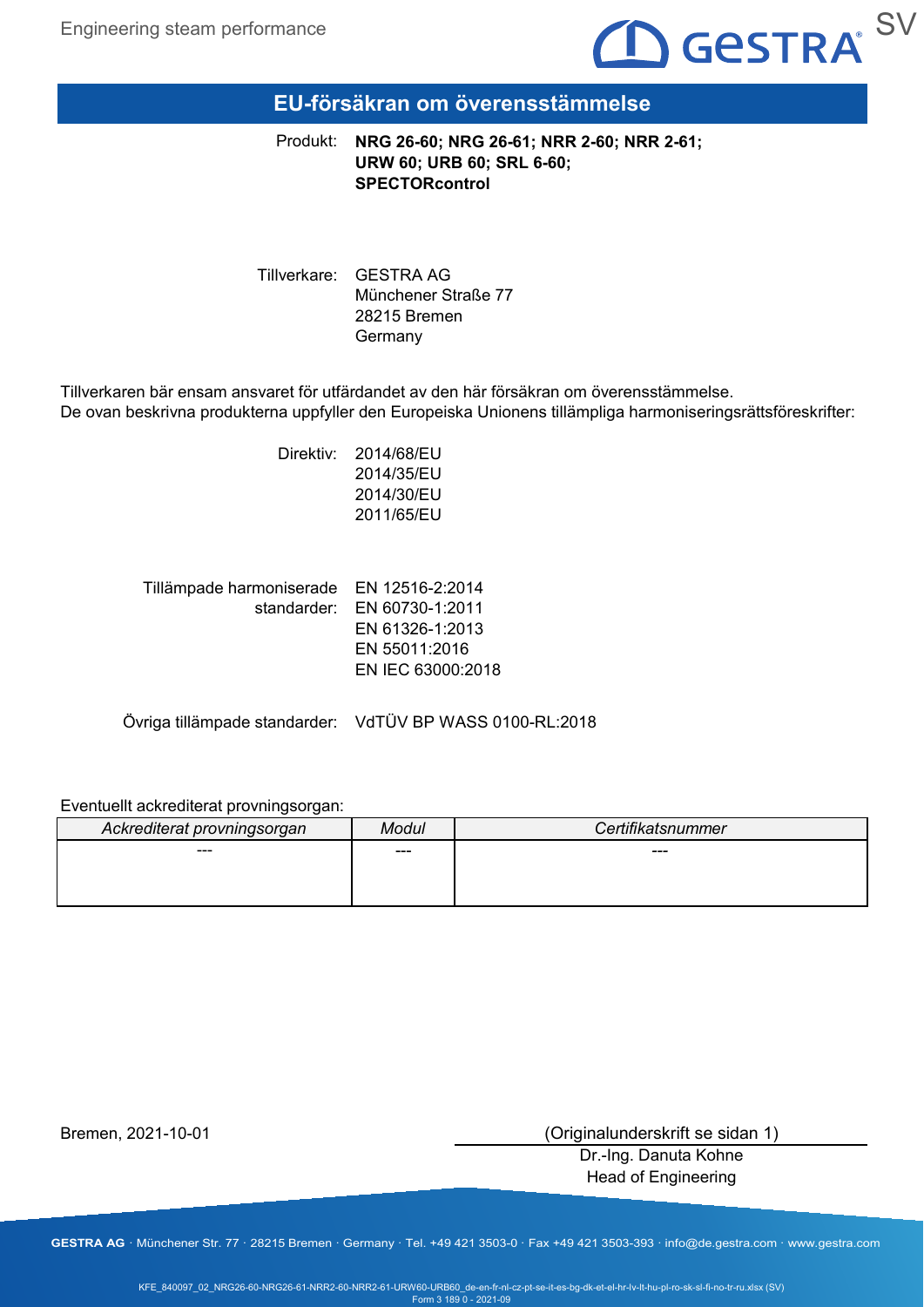

# **EU-samsvarserklæring**

**NRG 26-60; NRG 26-61; NRR 2-60; NRR 2-61;** Produkt: **URW 60; URB 60; SRL 6-60; SPECTORcontrol**

Produsent: GESTRA AG Münchener Straße 77 28215 Bremen Germany

Produsenten har eneansvaret for å utstede denne samsvarserklæringen. Produktene beskrevet ovenfor oppfyller den relevante harmoniseringslovgivningen i EU:

> Direktiv: 2014/68/EU 2014/35/EU 2014/30/EU 2011/65/EU

Anvendte harmoniserte standarder: EN 12516-2:2014

EN 60730-1:2011 EN 61326-1:2013 EN 55011:2016 EN IEC 63000:2018

Andre anvendte standarder: VdTÜV BP WASS 0100-RL:2018

### Hvis relevant, skal det meldte organet:

| $\cdots$<br>$\mathbf{I}$ |       | $\sqrt{2}$ |
|--------------------------|-------|------------|
| $---$                    | $---$ | $---$      |
|                          |       |            |
|                          |       |            |

Bremen, 2021-10-01

(Original-signatur, se side 1)

Dr.-Ing. Danuta Kohne Head of Engineering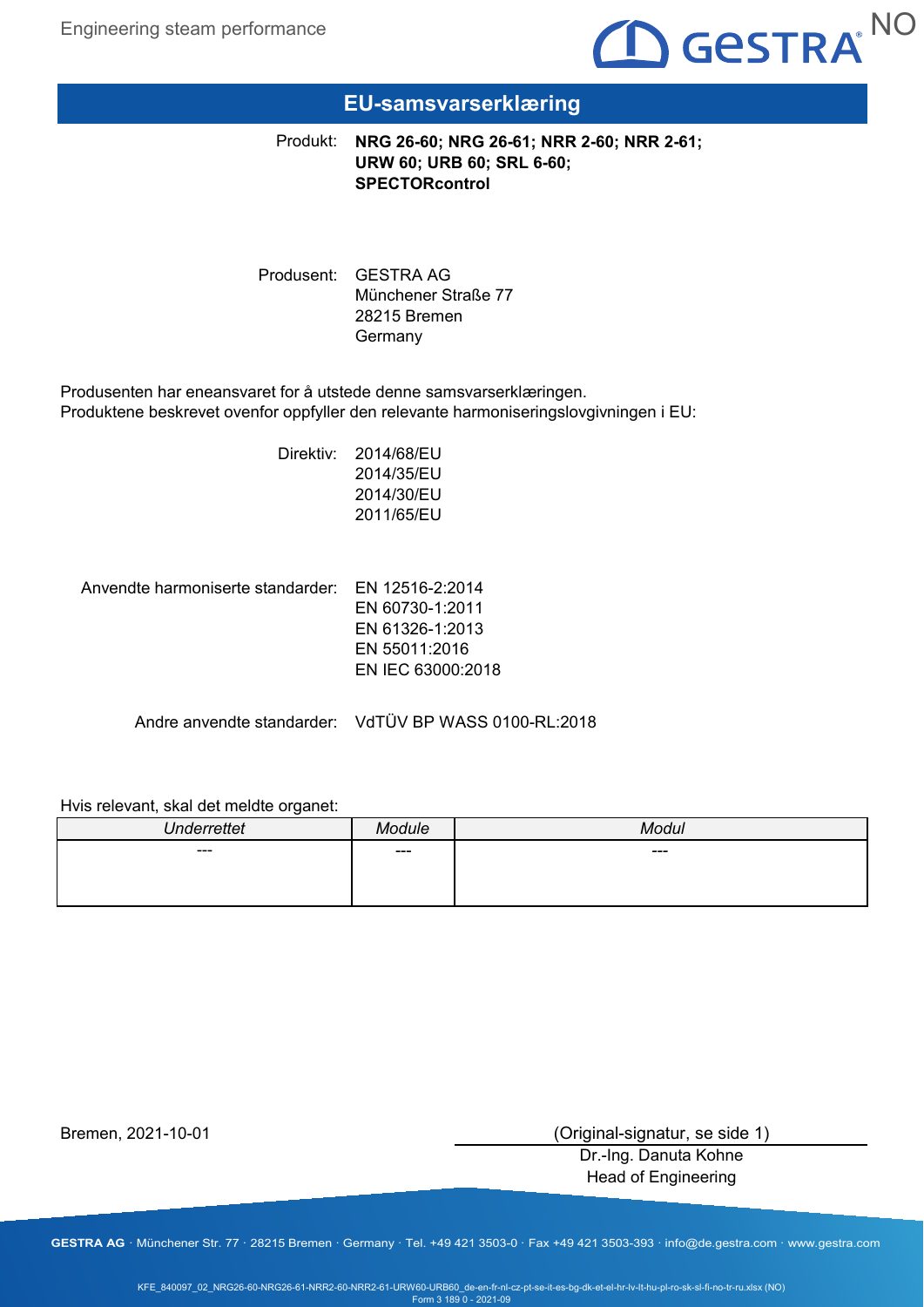

# **AB Uygunluk beyanı**

**NRG 26-60; NRG 26-61; NRR 2-60; NRR 2-61;** Ürün: **URW 60; URB 60; SRL 6-60; SPECTORcontrol**

Uretici: GESTRA AG Münchener Straße 77 28215 Bremen Germany

İşbu uygunluk beyanının düzenlenmesinin tüm sorumluluğu sadece üreticiye aittir. Yukarıda tarif edilen ürünler, Avrupa Birliği'nin ilgili uyum mevzuatına uygundur:

> Direktif: 2014/68/EU 2014/35/EU 2014/30/EU 2011/65/EU

| Uygulanmış uyumlaştırılmış EN 12516-2:2014 |                              |
|--------------------------------------------|------------------------------|
|                                            | standartlar: EN 60730-1:2011 |
|                                            | EN 61326-1:2013              |
|                                            | EN 55011:2016                |
|                                            | EN IEC 63000:2018            |
|                                            |                              |

Uygulanmış diğer standartlar: VdTÜV BP WASS 0100-RL:2018

### Duruma göre bilgilendirilen merci:

| Bilgilendirilen merci | Modül | Sertifika no. |
|-----------------------|-------|---------------|
| ---                   | ---   | ---           |
|                       |       |               |
|                       |       |               |

Bremen, 2021-10-01

(Orijinal imza için bakınız sayfa 1)

Dr.-Ing. Danuta Kohne Head of Engineering